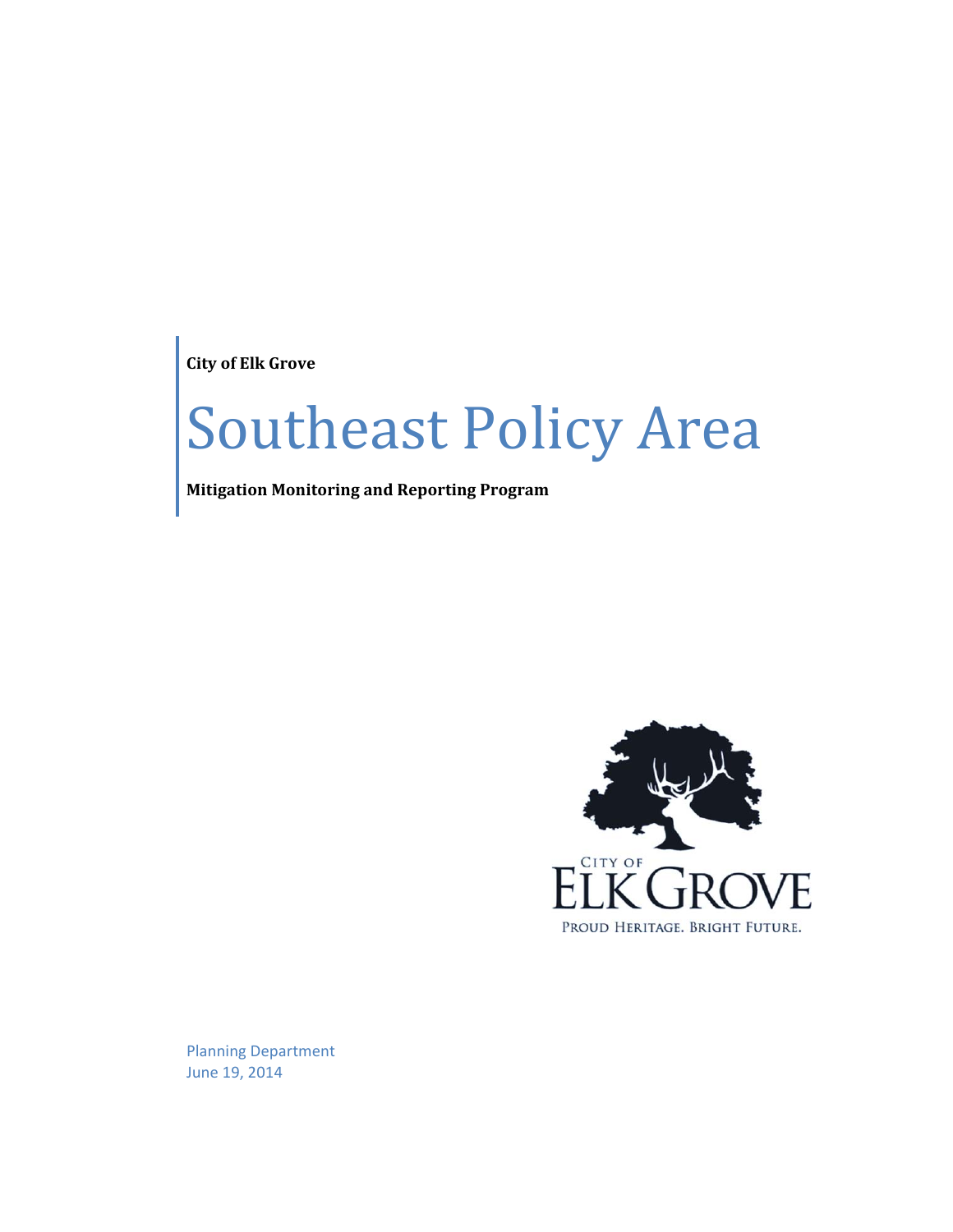#### INTRODUCTION

The California Environmental Quality Act (CEQA) Guidelines, Section 15091(d), requires public agencies, as part of the certification of an environmental impact report, to adopt a reporting and monitoring program to ensure that changes made tot he project as conditions of project approval to mitigate or avoid significant environmental effects are implemented. The Mitigation Monitoring and Reporting Program (MMRP) contained herein are intended to satisfy the requirements of CEQA as they relate to the Southeast Policy Area Strategic Plan (Project) in the City of Elk Grove (City). The MMRP is intended to be used by City staff, future development applicants, future development contractors, and mitigation monitoring personnel during implementation of the Project.

The MMRP will provide for monitoring of construction activities as necessary in-the-field identification and resolution of environmental concerns, and reporting to City staff. The MMRP will consist of the components described below.

#### COMPLIANCE CHECKLIST

Table 1 contains a compliance-monitoring checklist that identifies all adopted mitigation measures, identification of agencies responsible for enforcement and monitoring, and timing of implementation.

#### FIELD MONITORING OF MITIGATION MEASURE IMPLEMENTATION

During construction of the Project, the City of Elk Grove's designated construction inspector will be responsible for monitoring the implementation of mitigation measures. The inspector will report to the City of Elk Grove Department of Public Works, and will be thoroughly familiar with all plans and requirements of the project. In addition, the inspector will be familiar with construction contract requirements, construction schedules, standard construction practices, and mitigation techniques. Aided by Table 1, the inspector will typically be responsible for the following activities:

- 1. On-site, day to day monitoring of construction activities;
- 2. Reviewing construction plans to ensure conformance with adopted mitigation measures;
- 3. Ensuring contractor knowledge of and compliance with all appropriate conditions of project approval;
- 4. Evaluating the adequacy of construction impact mitigation measures, and proposing improvements to the contractors and City staff;
- 5. Requiring correction of activities that violate project mitigation measures, or that represent unsafe or dangerous conditions. The inspector shall have the ability and authority to secure compliance with the conditions or standards through the City of Elk Grove Public Works Department, if necessary;
- 6. Acting in the role of contact for property owners or any other affected persons who wish to register observations of violations of project mitigation measures, or unsafe or dangerous conditions. Upon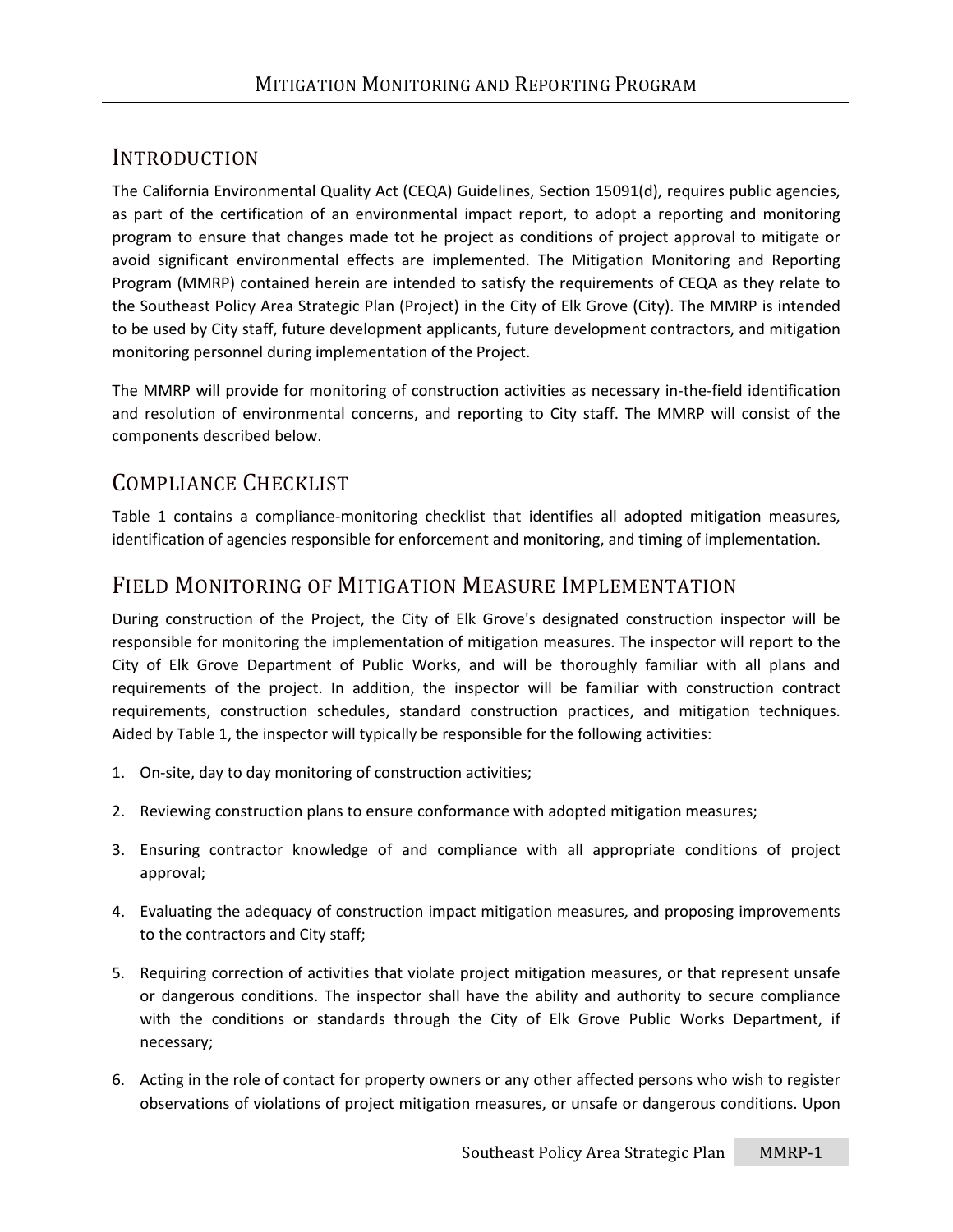receiving any complaints, the inspector shall immediately contact the construction representative. The inspector shall be responsible for verifying any such observations and for developing any necessary corrective actions in consultation with the construction representative and the City of Elk Grove Public Works Department;

- 7. Maintaining prompt and regular communication with City staff;
- 8. Obtaining assistance as necessary from technical experts, such as archaeologists and wildlife biologists, to develop site-specific procedures for implementing the mitigation measures adopted by the City for the project. For example, it may be necessary at times for a wildlife biologist to work in the field with the inspector and construction contractor to explicitly identify and mark areas to be avoided during construction; and
- 9. Maintaining a log of all significant interactions, violations of permit conditions or mitigation measures, and necessary corrective measures.

#### PLAN CHECK

Many mitigation measures will be monitored via plan check during Project implementation. City staff will be responsible for monitoring plan check mitigation measures.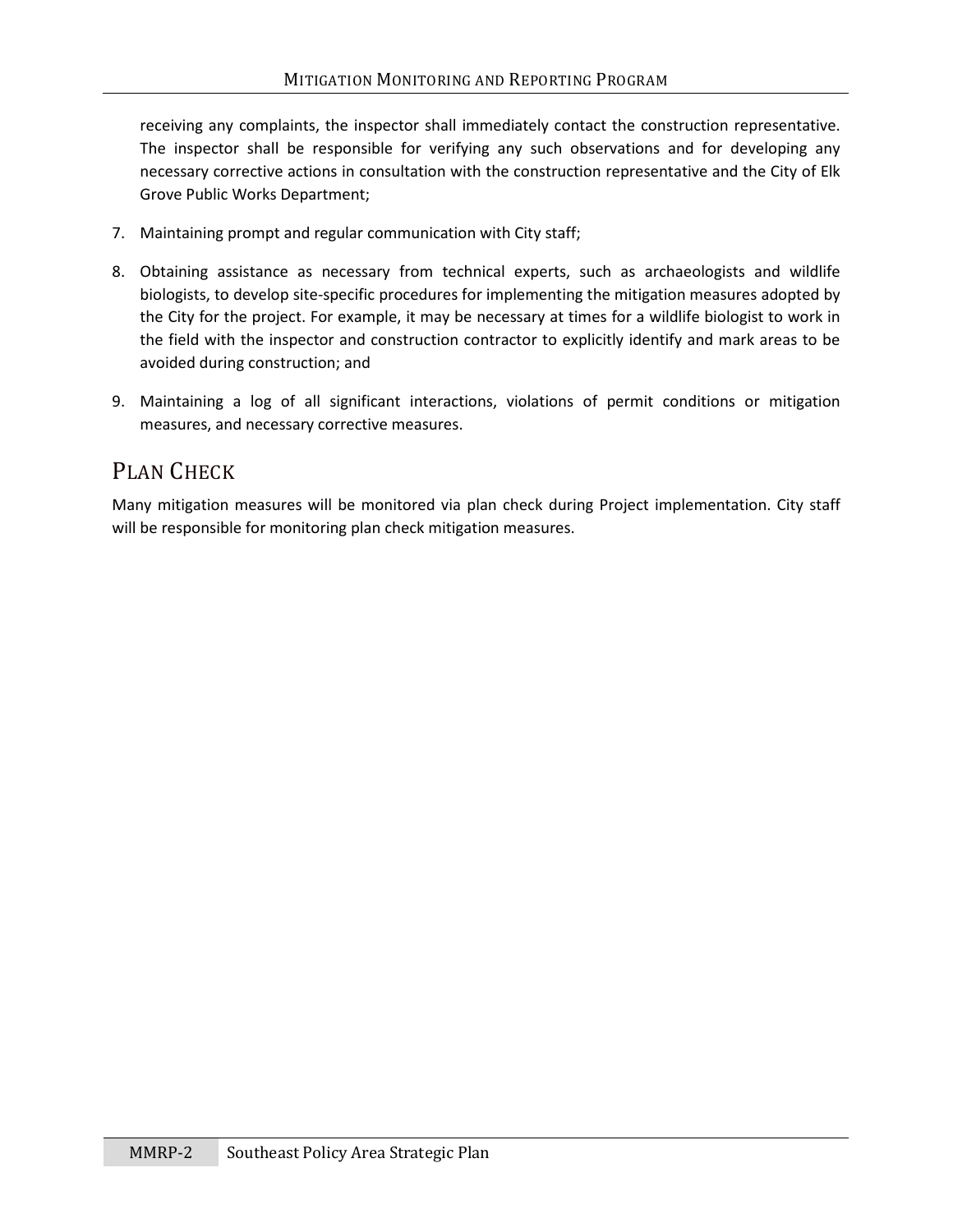| <b>MM</b><br><b>Number</b>      | <b>Mitigation Measure</b>                                                                                                                                                                                                                                                                                                                                                                                                                                                                                                                                                                                                                                                                                                                                                                                                                                                                                                                                                                                                                                                                                                                                                                                                                                                                                                                                                           | Timing/<br>Implementation                                                                            | Enforcement/<br><b>Monitoring</b>                                                                         | Verification<br>(date and<br>Signature) |
|---------------------------------|-------------------------------------------------------------------------------------------------------------------------------------------------------------------------------------------------------------------------------------------------------------------------------------------------------------------------------------------------------------------------------------------------------------------------------------------------------------------------------------------------------------------------------------------------------------------------------------------------------------------------------------------------------------------------------------------------------------------------------------------------------------------------------------------------------------------------------------------------------------------------------------------------------------------------------------------------------------------------------------------------------------------------------------------------------------------------------------------------------------------------------------------------------------------------------------------------------------------------------------------------------------------------------------------------------------------------------------------------------------------------------------|------------------------------------------------------------------------------------------------------|-----------------------------------------------------------------------------------------------------------|-----------------------------------------|
| <b>MM</b><br>5.1.3a             | Each subsequent residential and nonresidential project shall develop a<br>lighting plan that demonstrates consistency with the requirements of<br>Chapter 23.56 of the City Municipal Code along the property lines of<br>adjoining land uses.                                                                                                                                                                                                                                                                                                                                                                                                                                                                                                                                                                                                                                                                                                                                                                                                                                                                                                                                                                                                                                                                                                                                      | Prior to approval<br>of improvement<br>plans for all<br>subsequent public<br>and private<br>projects | City of Elk<br><b>Grove Planning</b><br>Department; Elk<br><b>Grove Unified</b><br><b>School District</b> |                                         |
| <b>MM</b><br>5.1.3 <sub>b</sub> | Nonglare glass shall be used in all nonresidential buildings to minimize<br>and reduce impacts from glare. Buildings that are allowed to use semi-<br>reflective glass must be oriented so that the reflection of sunlight is<br>minimized. This requirement shall be included in subsequent<br>development applications.                                                                                                                                                                                                                                                                                                                                                                                                                                                                                                                                                                                                                                                                                                                                                                                                                                                                                                                                                                                                                                                           | Prior to approval<br>of final<br>development<br>plans                                                | City of Elk<br><b>Grove Planning</b><br>Department                                                        |                                         |
| MM 5.2.1                        | Future projects shall protect 1 acre of existing farmland or land of equal<br>or higher quality for each acre of Farmland of Statewide Importance or<br>Unique Farmland that would be developed as a result of the Project.<br>The protected acreage must be located within Sacramento County. This<br>protection may consist of the establishment of a farmland conservation<br>easement, farmland deed restriction, or other appropriate farmland<br>conservation mechanism that ensures the preservation of that land<br>from conversion in perpetuity, but may also be utilized for compatible<br>wildlife habitat conservation efforts (e.g., Swainson's hawk foraging<br>habitat mitigation). In deciding whether to approve the land proposed<br>for preservation by the Project applicant, the City shall consider the<br>benefits of preserving farmlands in proximity to other protected lands.<br>The preservation of off-site farmland may be done at one time, prior to<br>the City's approval of the Project's first grading permit, or may be done<br>in increments with the buildout of the Project, with preservation<br>occurring prior to the approval of each grading permit. Grading plans<br>shall include the acreage and type of farmland impacted. In addition,<br>the City shall impose the following minimum conservation easement<br>content standards: | Prior to the<br>issuance of<br>grading permits                                                       | City of Elk<br><b>Grove Planning</b><br>Department                                                        |                                         |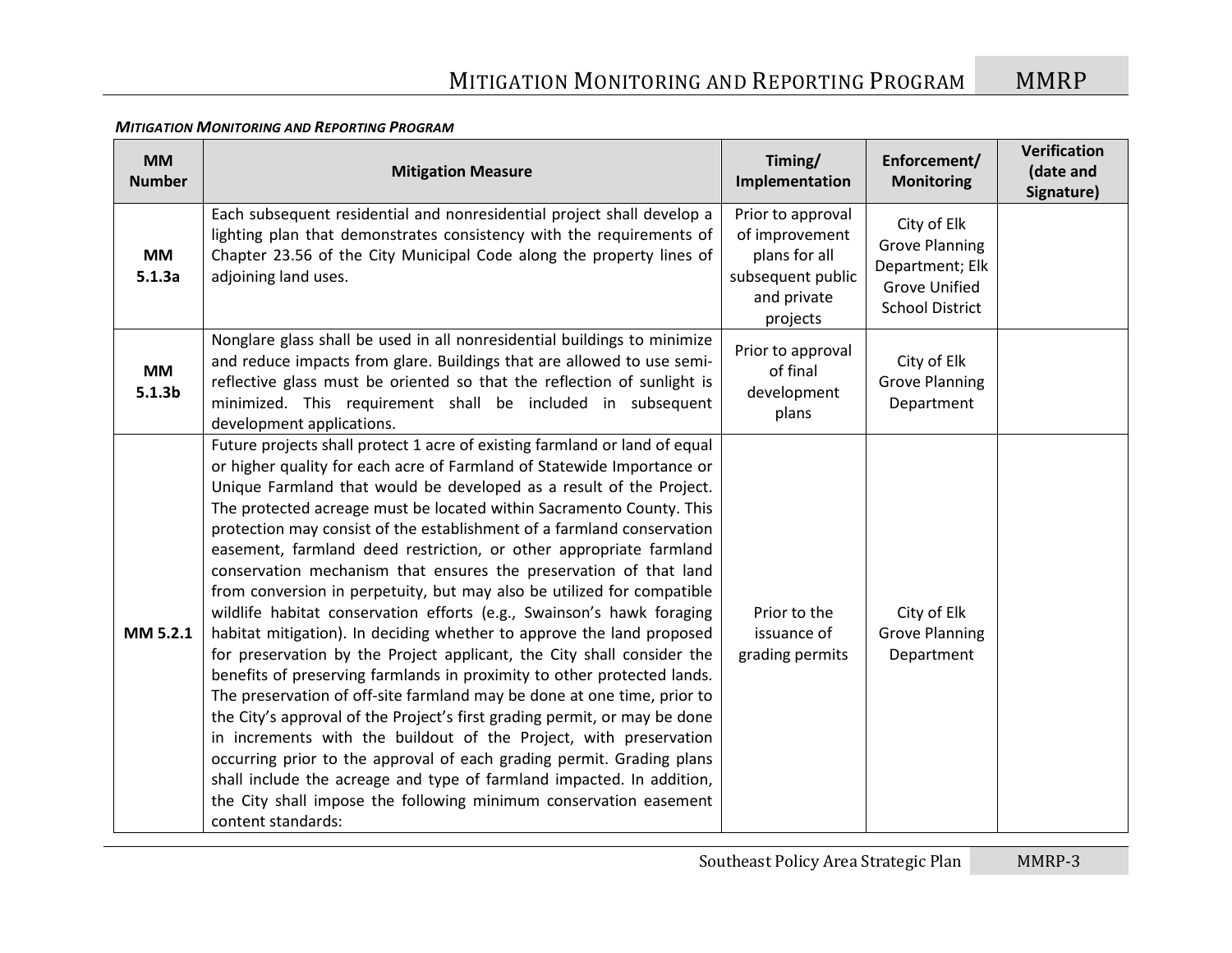| <b>MM</b><br><b>Number</b> |    | <b>Mitigation Measure</b>                                                                          | Timing/<br>Implementation | Enforcement/<br><b>Monitoring</b> | Verification<br>(date and<br>Signature) |
|----------------------------|----|----------------------------------------------------------------------------------------------------|---------------------------|-----------------------------------|-----------------------------------------|
|                            |    | a) All owners of the agricultural/wildlife habitat mitigation land                                 |                           |                                   |                                         |
|                            |    | shall execute the document encumbering the land.                                                   |                           |                                   |                                         |
|                            | b) | The document shall be recordable and contain an accurate legal                                     |                           |                                   |                                         |
|                            |    | description of the agricultural/wildlife habitat mitigation land.                                  |                           |                                   |                                         |
|                            | c) | The document shall prohibit any activity that substantially                                        |                           |                                   |                                         |
|                            |    | impairs or diminishes the agricultural productivity of the land. If                                |                           |                                   |                                         |
|                            |    | the conservation easement is also proposed for wildlife habitat                                    |                           |                                   |                                         |
|                            |    | mitigation purposes, the document shall also prohibit any                                          |                           |                                   |                                         |
|                            |    | activity that substantially impairs or diminishes the wildlife<br>habitat suitability of the land. |                           |                                   |                                         |
|                            |    | d) The document shall protect any existing water rights necessary                                  |                           |                                   |                                         |
|                            |    | to maintain agricultural uses on the land covered by the                                           |                           |                                   |                                         |
|                            |    | document and retain such water rights for ongoing use on the                                       |                           |                                   |                                         |
|                            |    | agricultural/wildlife habitat mitigation land.                                                     |                           |                                   |                                         |
|                            | e) | Interests in agricultural/habitat mitigation land shall be held in                                 |                           |                                   |                                         |
|                            |    | trust, in perpetuity, by the City and/or an entity acceptable to                                   |                           |                                   |                                         |
|                            |    | the City. Without the prior written approval of the City, the                                      |                           |                                   |                                         |
|                            |    | entity shall not sell, lease, or convey any interest in                                            |                           |                                   |                                         |
|                            |    | agricultural/wildlife habitat mitigation land.                                                     |                           |                                   |                                         |
|                            | f  | The applicant shall pay to the City an agricultural/wildlife                                       |                           |                                   |                                         |
|                            |    | habitat mitigation monitoring fee to cover the costs of                                            |                           |                                   |                                         |
|                            |    | administering, monitoring, and enforcing the document in an                                        |                           |                                   |                                         |
|                            |    | amount determined by the receiving entity, not to exceed 10                                        |                           |                                   |                                         |
|                            |    | percent of the easement price paid by the applicant, or a                                          |                           |                                   |                                         |
|                            |    | different amount approved by the City Council, not to exceed                                       |                           |                                   |                                         |
|                            |    | 15 percent of the easement price paid by the applicant.                                            |                           |                                   |                                         |
|                            | g) | The City shall be named a beneficiary under any document                                           |                           |                                   |                                         |
|                            |    | conveying the interest in the agricultural/wildlife habitat                                        |                           |                                   |                                         |
|                            |    | mitigation land to an entity acceptable to the City.                                               |                           |                                   |                                         |
|                            | h) | If any qualifying entity owning an interest in agricultural/wildlife                               |                           |                                   |                                         |
|                            |    | habitat mitigation land ceases to exist, the duty to hold,                                         |                           |                                   |                                         |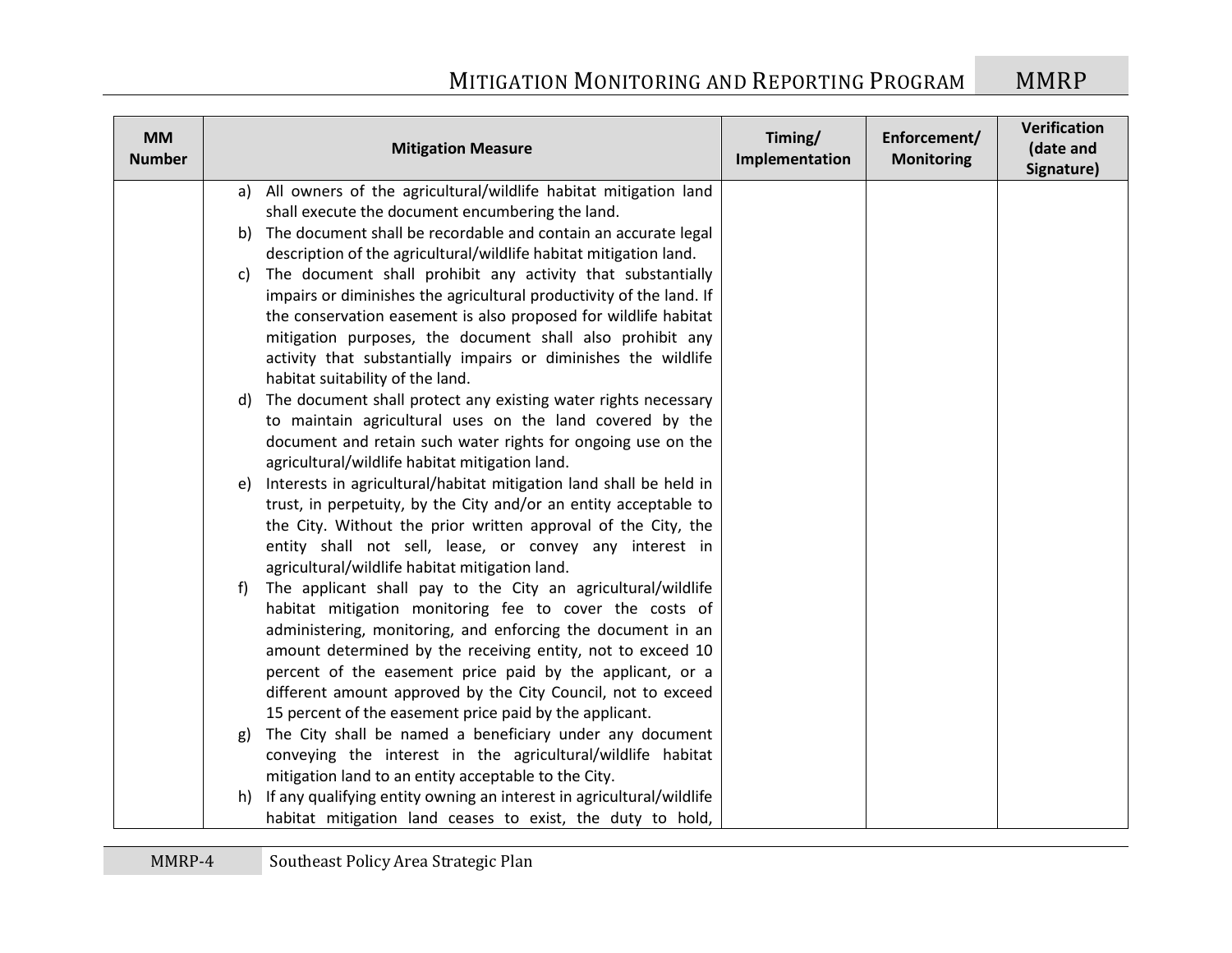| <b>MM</b><br><b>Number</b>      | <b>Mitigation Measure</b>                                                                                                                                                                                                                                                                                                                                                                                                                                                    | Timing/<br>Implementation                                                         | Enforcement/<br><b>Monitoring</b>                             | Verification<br>(date and<br>Signature) |
|---------------------------------|------------------------------------------------------------------------------------------------------------------------------------------------------------------------------------------------------------------------------------------------------------------------------------------------------------------------------------------------------------------------------------------------------------------------------------------------------------------------------|-----------------------------------------------------------------------------------|---------------------------------------------------------------|-----------------------------------------|
|                                 | administer, monitor, and enforce the interest shall be<br>transferred to another entity acceptable to the City.<br>Before committing to the preservation of any particular<br>i)<br>farmland pursuant to this measure, the Project applicant shall<br>obtain the City's approval of the farmland proposed for<br>preservation.                                                                                                                                               |                                                                                   |                                                               |                                         |
| <b>MM</b><br>5.3.1a             | In order to comply with SMAQMD Rule 403, all construction contractors<br>shall be required to water all exposed surfaces, graded areas, storage<br>piles, and haul roads at least twice daily during construction. This<br>requirement shall be included as a note in all future construction plans.                                                                                                                                                                         | During all future<br>grading and<br>construction<br>phases in the<br>Project area | City of Elk<br><b>Grove Planning</b><br>Department;<br>SMAQMD |                                         |
| <b>MM</b><br>5.3.1 <sub>b</sub> | In order to comply with SMAQMD Rule 403, all construction contractors<br>shall limit vehicle speed for on-site construction vehicles to 15 mph.<br>This requirement shall be included as a note on the improvement plan<br>submittal of future development.                                                                                                                                                                                                                  | During all future<br>grading and<br>construction<br>phases in the<br>Project area | City of Elk<br><b>Grove Planning</b><br>Department;<br>SMAQMD |                                         |
| <b>MM</b><br>5.3.1c             | In order to comply with SMAQMD Rule 403, all construction contractors<br>shall wash dirt off construction vehicles and equipment within the<br>staging area prior to leaving the construction site. Wet power vacuum<br>street sweepers shall be used to remove any visible trackout mud or<br>dirt on adjacent public roads at least once a day. Use of dry power<br>sweeping is prohibited. This requirement shall be noted in<br>improvement plans of future development. | During all future<br>grading and<br>construction<br>phases in the<br>Project area | City of Elk<br><b>Grove Planning</b><br>Department;<br>SMAQMD |                                         |
| <b>MM</b><br>5.3.1d             | In order to comply with SMAQMD Rule 403 when transporting soil or<br>other materials by truck during construction activities, all contractors<br>shall maintain 2 feet of freeboard, and the materials shall be covered.<br>This requirement shall be noted in all future improvement plans.                                                                                                                                                                                 | During all future<br>grading and<br>construction<br>phases in the<br>Project area | City of Elk<br><b>Grove Planning</b><br>Department;<br>SMAQMD |                                         |
| <b>MM</b><br>5.3.1e             | 1. The Project applicant shall submit to the City and the<br>SMAQMD a comprehensive inventory of all off-road<br>construction equipment, equal to or greater than 50                                                                                                                                                                                                                                                                                                         | During all future<br>grading and<br>construction                                  | City of Elk<br><b>Grove Planning</b><br>Department;           |                                         |

Southeast Policy Area Strategic Plan MMRP-5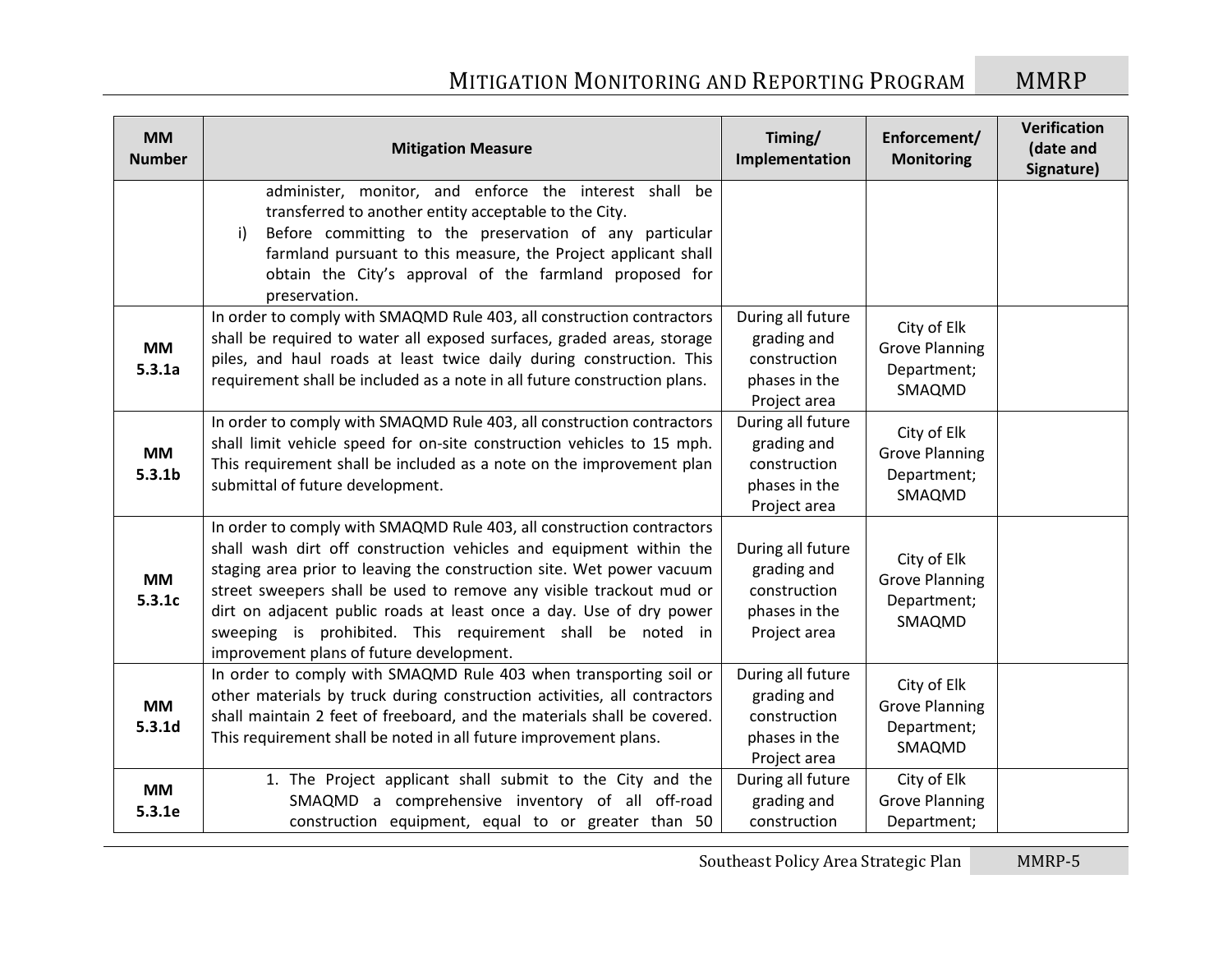| <b>MM</b><br><b>Number</b> | <b>Mitigation Measure</b>                                                                                                                                                                                                                                                                                                                                                                                                                                                                                                                                                                                                                                                                                                                                                                                                                                                                                                                                                                                                                                                                                                                                                                                                                                                                                                                                                                                                                                                                                                                                                                                                                             | Timing/<br>Implementation     | Enforcement/<br><b>Monitoring</b> | Verification<br>(date and<br>Signature) |
|----------------------------|-------------------------------------------------------------------------------------------------------------------------------------------------------------------------------------------------------------------------------------------------------------------------------------------------------------------------------------------------------------------------------------------------------------------------------------------------------------------------------------------------------------------------------------------------------------------------------------------------------------------------------------------------------------------------------------------------------------------------------------------------------------------------------------------------------------------------------------------------------------------------------------------------------------------------------------------------------------------------------------------------------------------------------------------------------------------------------------------------------------------------------------------------------------------------------------------------------------------------------------------------------------------------------------------------------------------------------------------------------------------------------------------------------------------------------------------------------------------------------------------------------------------------------------------------------------------------------------------------------------------------------------------------------|-------------------------------|-----------------------------------|-----------------------------------------|
|                            | horsepower, that will be used an aggregate of 40 or more<br>hours during any portion of the construction project. This<br>information shall be submitted at least four business days<br>prior to the use of the subject heavy-duty off-road<br>equipment.<br>• The inventory shall include the horsepower rating, engine<br>model year, and projected hours of use for each piece of<br>equipment.<br>. The Project applicant shall provide the anticipated<br>construction timeline including start date, and the name<br>and phone number of the project manager and on-site<br>foreman.<br>• The district's Equipment List Form can be used to submit<br>this information.<br>• The inventory shall be updated and submitted monthly<br>throughout the duration of the Project, except that an<br>inventory shall not be required for any 30-day period in<br>which no construction activity occurs.<br>2. The Project Applicant shall provide a plan for approval by<br>the City and the SMAQMD demonstrating that the heavy-<br>duty off-road vehicles (50 horsepower or more) to be used<br>in construction, including owned, leased, and subcontractor<br>vehicles, will achieve a project-wide fleet average 20 percent<br>$NOx$ reduction and 45 percent particulate reduction<br>compared to the most recent CARB fleet average.<br>. This plan shall be submitted in conjunction with the<br>equipment inventory.<br>Acceptable options for reducing emissions may include use of late<br>model engines, low-emission diesel products, alternative fuels, engine<br>retrofit technology, after-treatment products, and/or other options as | phases in the<br>Project area | SMAQMD                            |                                         |
|                            | they become available.                                                                                                                                                                                                                                                                                                                                                                                                                                                                                                                                                                                                                                                                                                                                                                                                                                                                                                                                                                                                                                                                                                                                                                                                                                                                                                                                                                                                                                                                                                                                                                                                                                |                               |                                   |                                         |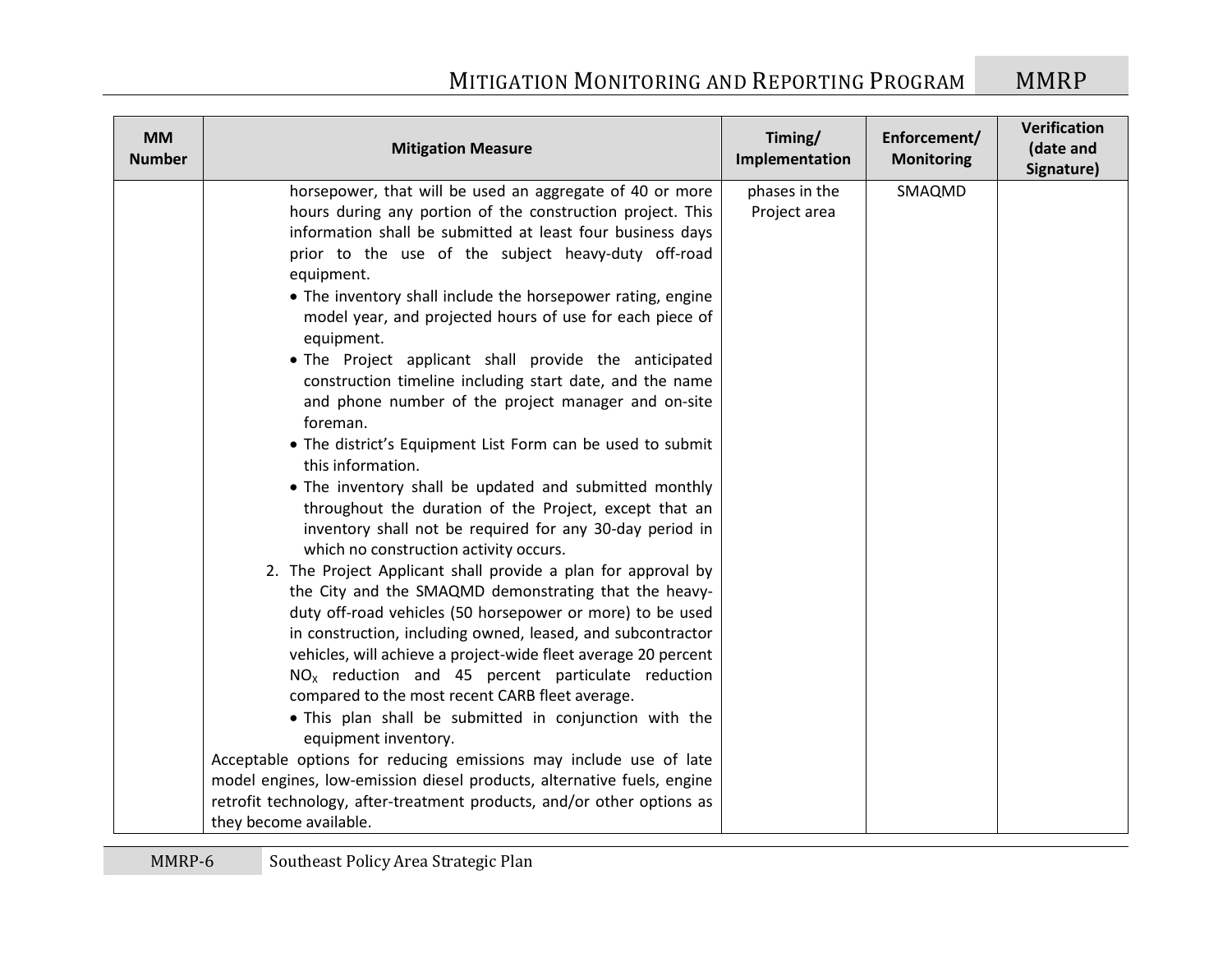| <b>MM</b><br><b>Number</b> | <b>Mitigation Measure</b>                                                                                                                                                                                                                                                                                                                                                                                                                                                                                                                                                                                                                                                                                              | Timing/<br>Implementation                                                                                                                                                                                                     | Enforcement/<br><b>Monitoring</b>                                                                                          | Verification<br>(date and<br>Signature) |
|----------------------------|------------------------------------------------------------------------------------------------------------------------------------------------------------------------------------------------------------------------------------------------------------------------------------------------------------------------------------------------------------------------------------------------------------------------------------------------------------------------------------------------------------------------------------------------------------------------------------------------------------------------------------------------------------------------------------------------------------------------|-------------------------------------------------------------------------------------------------------------------------------------------------------------------------------------------------------------------------------|----------------------------------------------------------------------------------------------------------------------------|-----------------------------------------|
| <b>MM</b><br>5.3.1f        | In order to reduce NOx emissions, signage shall be posted during all<br>construction activities stating the State-mandated prohibition of all on-<br>site trucks idling in excess of 5 minutes under the Heavy-Duty Vehicle<br>Idling Emission Reduction Program.                                                                                                                                                                                                                                                                                                                                                                                                                                                      | During all future<br>grading and<br>construction<br>phases in the<br>Project area                                                                                                                                             | City of Elk<br><b>Grove Planning</b><br>Department;<br>CARB                                                                |                                         |
| <b>MM</b><br>5.3.1g        | In order to reduce NOx emissions, all construction contractors shall<br>maintain all construction equipment in proper working condition<br>according to manufacturers' specifications. The equipment must be<br>checked by a certified mechanic and determined to be running in<br>proper condition before it is operated.                                                                                                                                                                                                                                                                                                                                                                                             | During all future<br>grading and<br>construction<br>phases in the<br>Project area                                                                                                                                             | City of Elk<br><b>Grove Planning</b><br>Department                                                                         |                                         |
| MM 5.3.2                   | The City shall prepare an Air Quality Management Plan that<br>demonstrates a 15 percent reduction in NOx equivalents for the<br>Southeast Policy Area Project, compared to an unmitigated project. The<br>Air Quality Management Plan shall be submitted to the Sacramento<br>Metropolitan Air Quality Management District for review and<br>endorsement.                                                                                                                                                                                                                                                                                                                                                              | Prior to final map<br>approval                                                                                                                                                                                                | City of Elk<br><b>Grove Planning</b><br>Department;<br>Sacramento<br>Metropolitan<br>Air Quality<br>Management<br>District |                                         |
| <b>MM</b><br>5.3.4a        | Subsequent development projects within the Project area shall provide<br>a plan for approval by the SMAQMD demonstrating that the heavy-duty<br>(50 horsepower [hp] or more) off-road vehicles to be used in the<br>construction of the Project, including owned, leased, and subcontractor<br>vehicles, will achieve a project-wide fleet-average 20 percent NOx<br>reduction and 45 percent particulate reduction compared to the most<br>recent CARB fleet average. Acceptable options for reducing emissions<br>may include use of late model engines, low-emission diesel products,<br>alternative fuels, engine retrofit technology, after-treatment products,<br>and/or other options as they become available. | Plan shall be<br>submitted to the<br>SMAQMD for<br>review and<br>approval prior to<br>approval of<br>improvement<br>plans and shall be<br>implemented<br>during all grading<br>and construction<br>within the Project<br>area | City of Elk<br><b>Grove Planning</b><br>Department;<br>SMAQMD                                                              |                                         |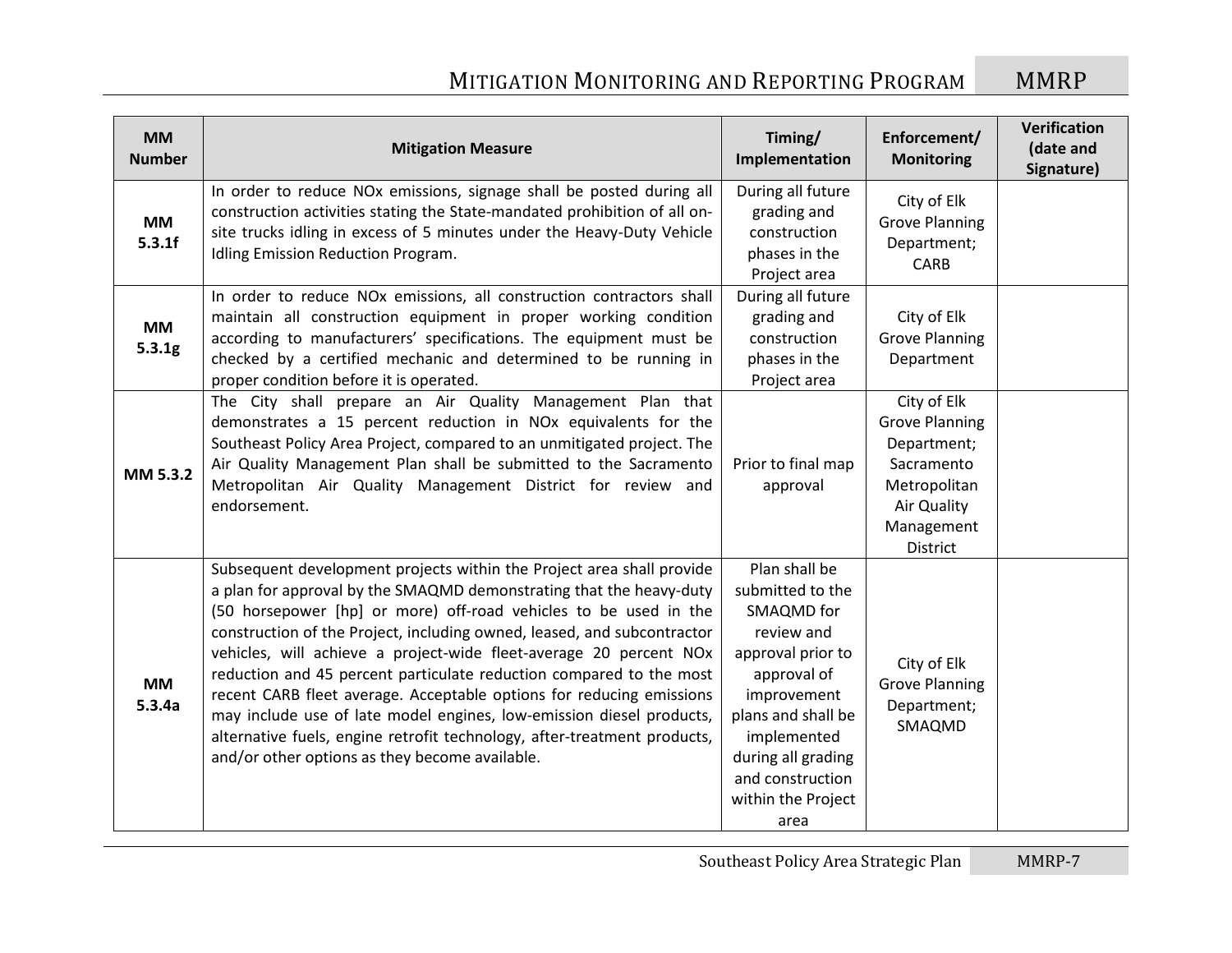| <b>MM</b><br><b>Number</b>      | <b>Mitigation Measure</b>                                                                                                                                                                                                                                                                                                                                                                                                                                                                                                                                                                                                                                                                                                                                                                                                                                                                                                                                                                                                                                                                                  | Timing/<br>Implementation                                                                                                                                                             | Enforcement/<br><b>Monitoring</b>                             | Verification<br>(date and<br>Signature) |
|---------------------------------|------------------------------------------------------------------------------------------------------------------------------------------------------------------------------------------------------------------------------------------------------------------------------------------------------------------------------------------------------------------------------------------------------------------------------------------------------------------------------------------------------------------------------------------------------------------------------------------------------------------------------------------------------------------------------------------------------------------------------------------------------------------------------------------------------------------------------------------------------------------------------------------------------------------------------------------------------------------------------------------------------------------------------------------------------------------------------------------------------------|---------------------------------------------------------------------------------------------------------------------------------------------------------------------------------------|---------------------------------------------------------------|-----------------------------------------|
| <b>MM</b><br>5.3.4 <sub>b</sub> | Subsequent development projects within the Project area shall ensure<br>that emissions from all off-road diesel powered equipment used do not<br>exceed 40 percent opacity for more than 3 minutes in any one hour.<br>Any equipment found to exceed 40 percent opacity (or Ringelmann 2.0)<br>shall be repaired immediately. Noncompliant equipment shall be<br>documented and a summary provided to the City Planning Department<br>and the SMAQMD monthly. A visual survey of all in-operation<br>equipment shall be made at least weekly, and a monthly summary of<br>the visual survey results shall be submitted throughout the duration of<br>construction, except that the monthly summary shall not be required<br>for any 30-day period in which no construction activity occurs. The<br>monthly summary shall include the quantity and type of vehicles<br>surveyed and the dates of each survey. The SMAQMD and/or other<br>officials may conduct periodic site inspections to determine<br>compliance. Nothing in this measure shall supersede other SMAQMD or<br>State rules or regulations. | During all grading<br>and construction<br>within the Project<br>area                                                                                                                  | City of Elk<br><b>Grove Planning</b><br>Department;<br>SMAQMD |                                         |
| MM 5.4.1                        | Applicants for any subsequent projects shall retain qualified biologists<br>to conduct a preliminary evaluation of the specific project site to<br>determine whether wet meadow, freshwater emergent wetland, or<br>irrigation/drainage ditch vegetative communities occur within the<br>specific project site. If any of these habitats are identified within the<br>specific project site, surveys in and adjacent to (within 100 feet, where<br>appropriate) the proposed impact area, including new construction<br>access routes, shall be conducted to determine the presence/absence<br>of the following special-status plant species.                                                                                                                                                                                                                                                                                                                                                                                                                                                              | Prior to approval<br>of final map.<br>Protection of<br>plant resources<br>and restoration of<br>temporarily<br>affected plant<br>population shall<br>occur throughout<br>construction | City of Elk<br><b>Grove Planning</b><br>Department            |                                         |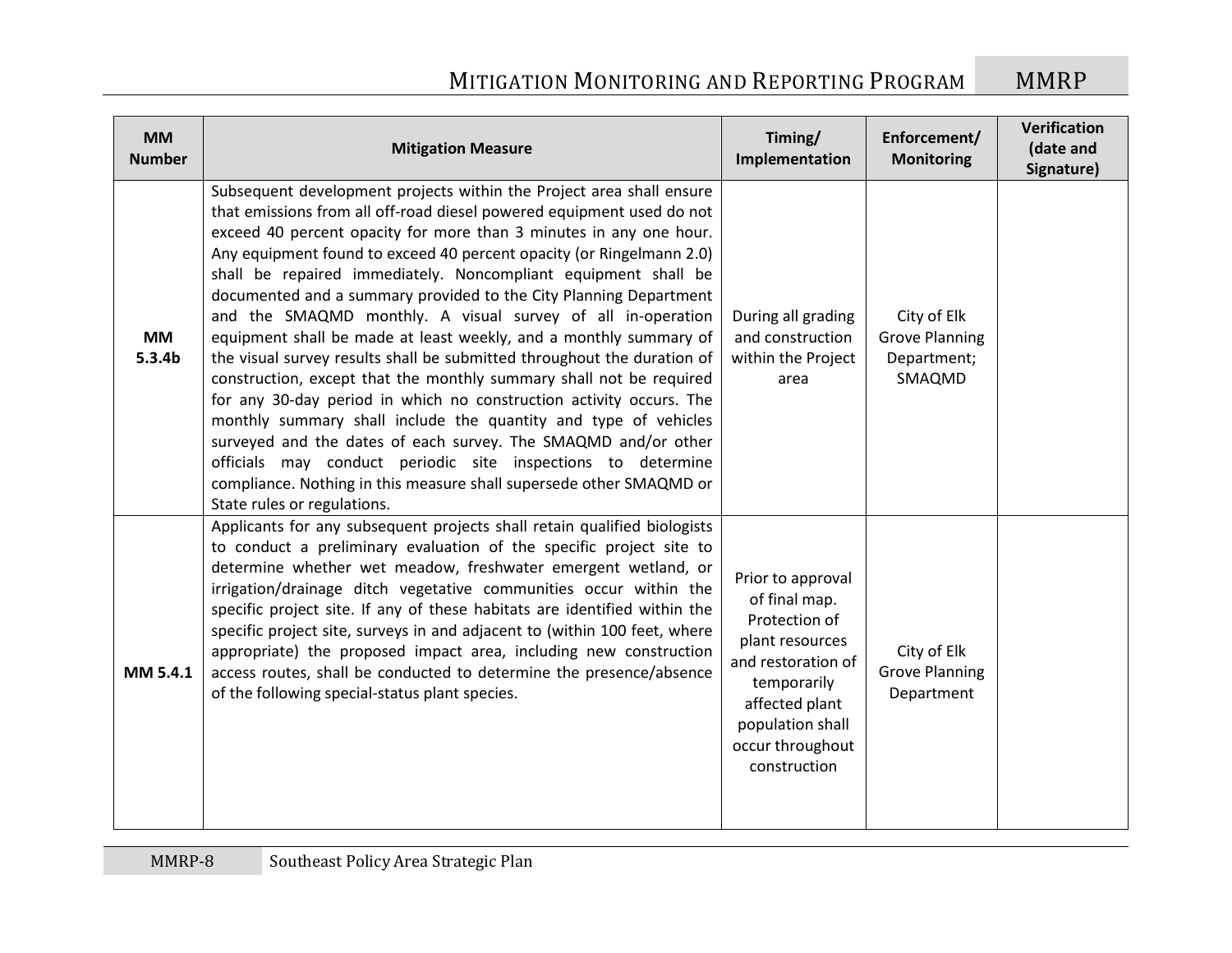| <b>MM</b><br><b>Number</b> |                                      | <b>Mitigation Measure</b>                                                | Timing/<br>Implementation | Enforcement/<br><b>Monitoring</b> | <b>Verification</b><br>(date and<br>Signature) |
|----------------------------|--------------------------------------|--------------------------------------------------------------------------|---------------------------|-----------------------------------|------------------------------------------------|
|                            |                                      | <b>TABLE 5.4-2</b>                                                       |                           |                                   |                                                |
|                            |                                      | <b>SPECIAL-STATUS PLANT SPECIES (AND ASSOCIATED HABITAT)</b>             |                           |                                   |                                                |
|                            |                                      | WITH THE POTENTIAL TO OCCUR IN THE PROJECT AREA                          |                           |                                   |                                                |
|                            | <b>Vegetative Community</b>          | <b>Special-Status Plant Species Survey</b><br><b>Requirements</b>        |                           |                                   |                                                |
|                            |                                      | dwarf downingia                                                          |                           |                                   |                                                |
|                            |                                      | Boggs Lake hedge-hyssop                                                  |                           |                                   |                                                |
|                            | Wet Meadow                           | legenere                                                                 |                           |                                   |                                                |
|                            |                                      | Heckard's pepper-grass                                                   |                           |                                   |                                                |
|                            |                                      | saline clover                                                            |                           |                                   |                                                |
|                            |                                      | bristly sedge                                                            |                           |                                   |                                                |
|                            |                                      | Peruvian dodder                                                          |                           |                                   |                                                |
|                            | Freshwater<br>Emergent               | Boggs Lake hedge-hyssop                                                  |                           |                                   |                                                |
|                            | Wetland                              | woolly rose-mallow                                                       |                           |                                   |                                                |
|                            |                                      | Sanford's arrowhead                                                      |                           |                                   |                                                |
|                            |                                      | saline clover                                                            |                           |                                   |                                                |
|                            |                                      | bristly sedge                                                            |                           |                                   |                                                |
|                            |                                      | Peruvian dodder                                                          |                           |                                   |                                                |
|                            | Irrigation/Drainage Ditch            | woolly rose-mallow                                                       |                           |                                   |                                                |
|                            |                                      | Northern California black walnut                                         |                           |                                   |                                                |
|                            |                                      | Sanford's arrowhead                                                      |                           |                                   |                                                |
|                            |                                      | Surveys shall be conducted in accordance with CDFW Protocols for         |                           |                                   |                                                |
|                            |                                      | Surveying and Evaluating Impacts to Special Status Native Plant          |                           |                                   |                                                |
|                            |                                      | Populations and Natural Communities (2009). These guidelines require     |                           |                                   |                                                |
|                            |                                      | that rare plant surveys be conducted at the proper time of year when     |                           |                                   |                                                |
|                            |                                      | rare or endangered species are both evident and identifiable. Field      |                           |                                   |                                                |
|                            |                                      | surveys shall be scheduled to coincide with known flowering periods      |                           |                                   |                                                |
|                            |                                      | and/or during appropriate developmental periods that are necessary to    |                           |                                   |                                                |
|                            |                                      | identify the plant species of concern. Survey results shall be submitted |                           |                                   |                                                |
|                            | to the City for review and approval. |                                                                          |                           |                                   |                                                |
|                            |                                      |                                                                          |                           |                                   |                                                |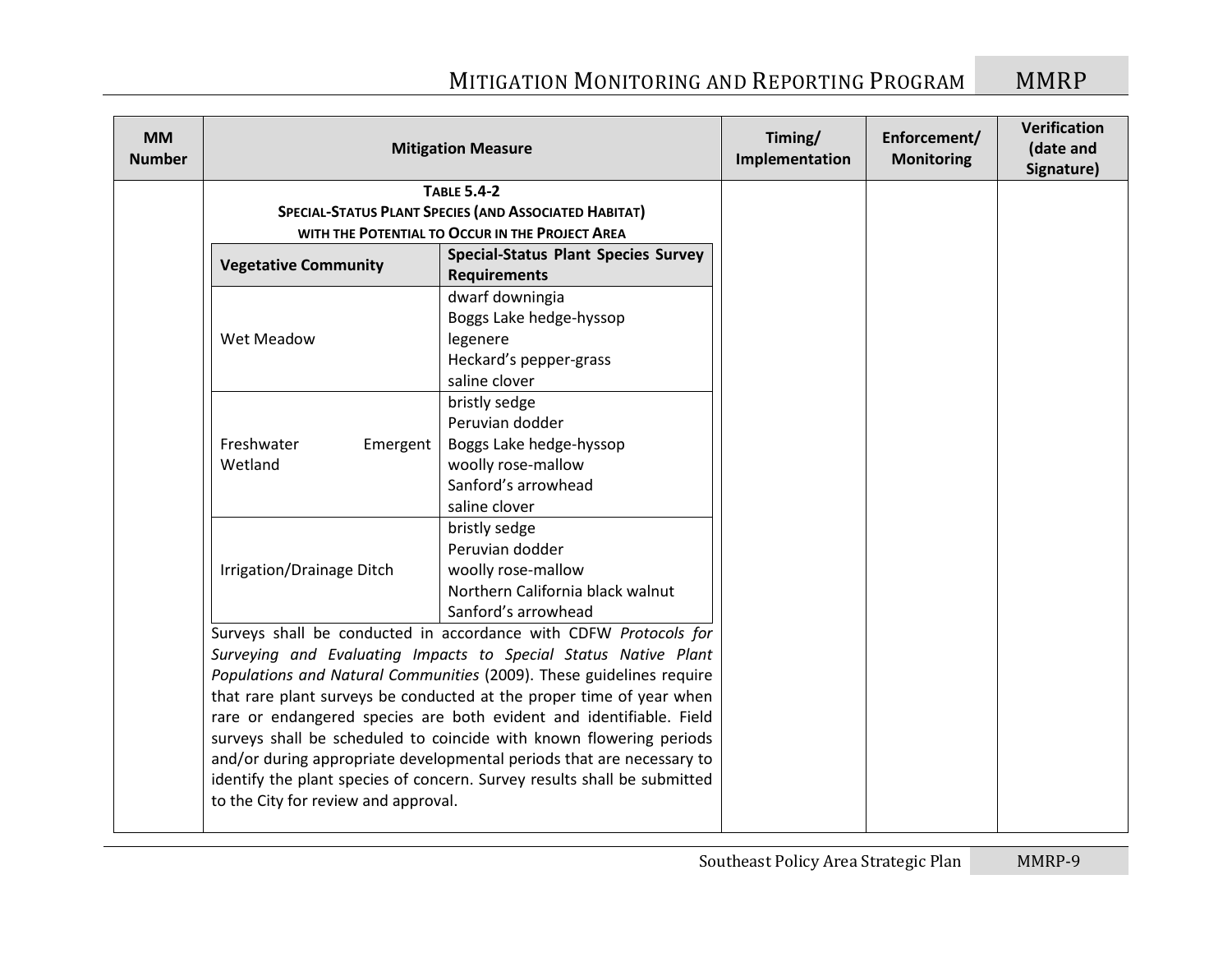| <b>MM</b><br><b>Number</b> | <b>Mitigation Measure</b>                                                                                                                                                                                                                                                                                                                                                                                                                                                                                                                                                                                                                                                                                      | Timing/<br>Implementation | Enforcement/<br><b>Monitoring</b> | <b>Verification</b><br>(date and<br>Signature) |
|----------------------------|----------------------------------------------------------------------------------------------------------------------------------------------------------------------------------------------------------------------------------------------------------------------------------------------------------------------------------------------------------------------------------------------------------------------------------------------------------------------------------------------------------------------------------------------------------------------------------------------------------------------------------------------------------------------------------------------------------------|---------------------------|-----------------------------------|------------------------------------------------|
|                            | If none of the species identified in Table 5.4-2 are found in or adjacent<br>to (within 100 feet) proposed impact areas, no further mitigation is<br>required.                                                                                                                                                                                                                                                                                                                                                                                                                                                                                                                                                 |                           |                                   |                                                |
|                            | If any of the species identified in Table 5.4-2 are found in or adjacent to<br>(within 100 feet) proposed impact areas during the surveys, these plant<br>species shall be avoided to the greatest extent feasible. Any special-<br>status plant species that are identified adjacent to the Project area, but<br>not proposed to be disturbed by the project, shall be protected by barrier<br>fencing to ensure that construction activities and material stockpiles do<br>not impact any special-status plant species. These avoidance areas shall<br>be identified on site plans and/or, tentative subdivision maps.                                                                                       |                           |                                   |                                                |
|                            | If Project-related impacts will result in the loss of greater than 10<br>percent of occupied habitat for a special-status plant species, mitigation<br>shall be required for all impacts that exceed the 10 percent threshold.<br>For example, if 18 percent of occupied habitat will be impacted,<br>mitigation shall only be required for the 8 percent that exceeds the 10<br>percent threshold. Mitigation for permanent impacts to special-status<br>plant species shall include the preservation of occupied habitat at a 1:1<br>ratio (i.e., 1 acre preserved for each acre impacted). Temporarily<br>disturbed special-status plant species sites shall be restored to original<br>function and value. |                           |                                   |                                                |
|                            | Preservation areas may include undisturbed areas of the site that will<br>be preserved and managed in perpetuity, off-site mitigation lands, or a<br>combination of both. The preserved habitat shall be of equal or greater<br>habitat quality to the areas impacted in terms of soil features, extent of<br>disturbance, and vegetation structure, and contain extant populations<br>of the same or greater size as the area impacted.                                                                                                                                                                                                                                                                       |                           |                                   |                                                |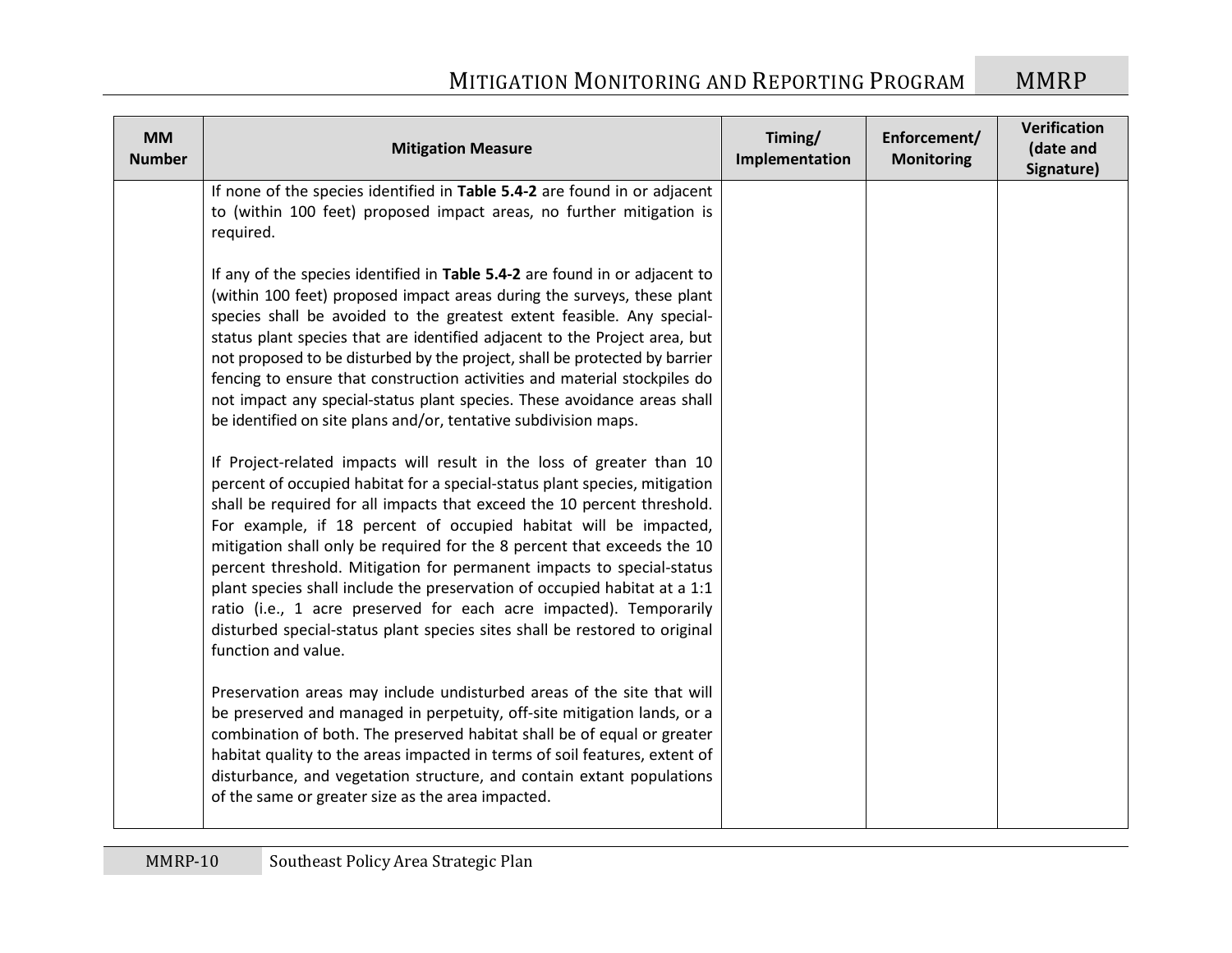| <b>MM</b><br><b>Number</b> | <b>Mitigation Measure</b>                                                                                                                                                                                                                                                                                                                                                                                                                                                                                                                                                                                                                                                                                                                                                                                                                                                                                                                                                                                                                                                                                                                                                                                                                                                                                                                                                      | Timing/<br>Implementation         | Enforcement/<br><b>Monitoring</b>                  | Verification<br>(date and<br>Signature) |
|----------------------------|--------------------------------------------------------------------------------------------------------------------------------------------------------------------------------------------------------------------------------------------------------------------------------------------------------------------------------------------------------------------------------------------------------------------------------------------------------------------------------------------------------------------------------------------------------------------------------------------------------------------------------------------------------------------------------------------------------------------------------------------------------------------------------------------------------------------------------------------------------------------------------------------------------------------------------------------------------------------------------------------------------------------------------------------------------------------------------------------------------------------------------------------------------------------------------------------------------------------------------------------------------------------------------------------------------------------------------------------------------------------------------|-----------------------------------|----------------------------------------------------|-----------------------------------------|
|                            | Plans for avoidance, minimization, and mitigation (if appropriate) shall<br>be prepared and submitted to the City of Elk Grove Planning<br>Department at the time of application for the City's review and<br>approval. Surveys shall occur no more than two years prior to ground<br>breaking of the subsequent project.<br>Alternatively if the SSHCP is implemented, future projects may<br>participate in the SSHCP in lieu of this mitigation measure if the SSHCP<br>meets the intent of mitigation measure MM 5.4.1.                                                                                                                                                                                                                                                                                                                                                                                                                                                                                                                                                                                                                                                                                                                                                                                                                                                    |                                   |                                                    |                                         |
| MM 5.4.2                   | Applicants shall retain qualified biologists to conduct a preliminary<br>evaluation of the specific project site to determine whether vernal pool<br>fairy shrimp and/or vernal pool tadpole shrimp habitat occurs on or<br>within 250 feet of the project area. If habitat is not present, project<br>applicants shall submit a letter of their findings to the City and the<br>USFWS for concurrence. If the USFWS concurs with the negative survey<br>findings, project applicants shall submit proof of concurrence to the<br>City with their application, and no further mitigation is required. If the<br>USFWS does not concur, applicants shall undertake surveys or assume<br>presence based on the USFWS's direction.<br>If it is determined that listed vernal pool branchiopods are present, the<br>following mitigation is required.<br>For every acre of vernal pool habitat directly affected, project<br>applicants shall replace the affected acreage at a 1:1 ratio (1 acre<br>creation for each acre of impact) through the dedication of vernal pool<br>creation credit(s) within a USFWS-approved mitigation bank or through<br>creation/restoration of vernal pool habitat as part of a USFWS-<br>approved mitigation plan. Vernal pool creation shall not occur within<br>250 feet of extant vernal pools unless specifically approved by the<br>USFWS. | Prior to approval<br>of final map | City of Elk<br><b>Grove Planning</b><br>Department |                                         |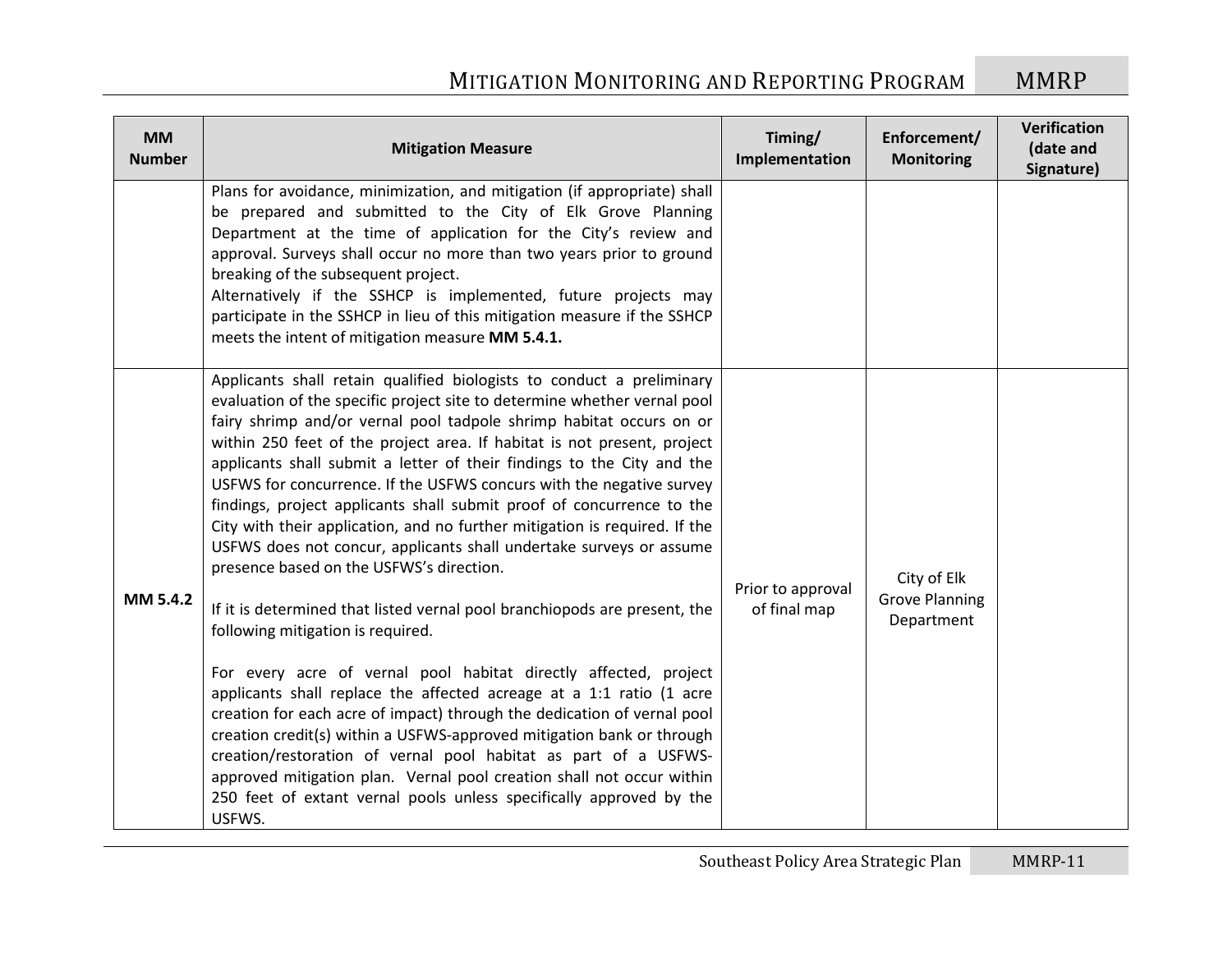| <b>MM</b><br><b>Number</b> | <b>Mitigation Measure</b>                                                                                                                                                                                                                                                                                                                                                                                                                                                                                                                                                                                                                                                                                                                                                                                                                                                                                                                                                                                                                                                                                                                                                                                                                | Timing/<br>Implementation                                                                                                                                                                                                                                            | Enforcement/<br><b>Monitoring</b>                  | Verification<br>(date and<br>Signature) |
|----------------------------|------------------------------------------------------------------------------------------------------------------------------------------------------------------------------------------------------------------------------------------------------------------------------------------------------------------------------------------------------------------------------------------------------------------------------------------------------------------------------------------------------------------------------------------------------------------------------------------------------------------------------------------------------------------------------------------------------------------------------------------------------------------------------------------------------------------------------------------------------------------------------------------------------------------------------------------------------------------------------------------------------------------------------------------------------------------------------------------------------------------------------------------------------------------------------------------------------------------------------------------|----------------------------------------------------------------------------------------------------------------------------------------------------------------------------------------------------------------------------------------------------------------------|----------------------------------------------------|-----------------------------------------|
|                            | For every acre of vernal pool habitat directly and indirectly affected, the<br>project applicant shall replace the affected acreage at a 2:1 ratio (2<br>acres of preservation for every 1 acre of impact) through the dedication<br>of vernal pool preservation credit(s) within a USFWS-approved<br>mitigation bank or preserved on- or off-site as part of a USFWS-<br>approved mitigation plan. Other conservation measures may be<br>required by the USFWS.                                                                                                                                                                                                                                                                                                                                                                                                                                                                                                                                                                                                                                                                                                                                                                         |                                                                                                                                                                                                                                                                      |                                                    |                                         |
|                            | Alternatively if the SSHCP is implemented, future projects may<br>participate in the SSHCP in lieu of this mitigation measure if the SSHCP<br>meets the intent of mitigation measure MM 5.4.2.                                                                                                                                                                                                                                                                                                                                                                                                                                                                                                                                                                                                                                                                                                                                                                                                                                                                                                                                                                                                                                           |                                                                                                                                                                                                                                                                      |                                                    |                                         |
| MM 5.4.3                   | Applicants shall retain a qualified biologist to survey for the presence of<br>elderberry shrubs with stems measuring greater than 1-inch diameter<br>at ground level. Surveys shall be conducted in accordance with the<br>USFWS 1999 Conservation Guidelines for the Valley Elderberry Longhorn<br>Beetle. If no elderberry shrubs with one or more stems measuring 1<br>inch or greater in diameter at ground level are documented, no further<br>mitigation is required. Survey results shall be submitted to the City for<br>review and approval.<br>If an elderberry shrub(s) with one or more stems measuring 1 inch or<br>greater in diameter at ground level is documented, and a 100-foot<br>avoidance buffer can be maintained around the shrub, the following<br>protective measures shall be implemented:<br>1) Fence and flag all areas to be avoided during construction<br>activities. In areas where encroachment into the 100-foot<br>buffer has been approved by the USFWS, provide a minimum<br>setback of at least 20 feet from the dripline of each elderberry<br>plant.<br>Brief contractors on the need to avoid damaging the elderberry<br>2)<br>plants and the possible penalties for not complying with these | Prior to approval<br>of final maps on<br>parcels proposed<br>for development<br>that contain VELB<br>habitat, as<br>depicted on<br>Figure 5.4-4 of<br>the Draft EIR.<br>Construction<br>minimization<br>measures shall<br>occur during<br>construction<br>activities | City of Elk<br><b>Grove Planning</b><br>Department |                                         |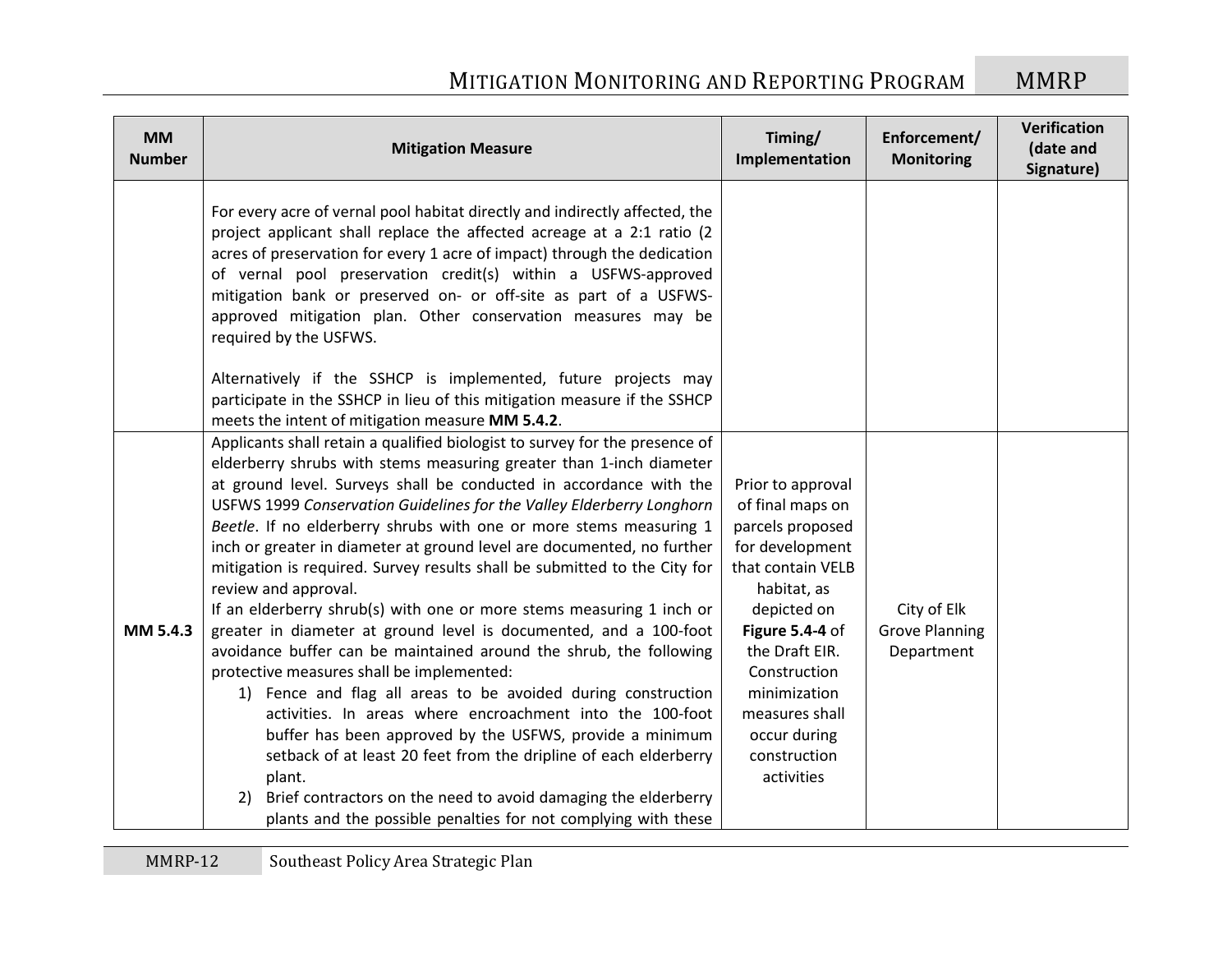| <b>MM</b><br><b>Number</b> |    | <b>Mitigation Measure</b>                                         | Timing/<br>Implementation | Enforcement/<br><b>Monitoring</b> | Verification<br>(date and<br>Signature) |
|----------------------------|----|-------------------------------------------------------------------|---------------------------|-----------------------------------|-----------------------------------------|
|                            |    | requirements.                                                     |                           |                                   |                                         |
|                            |    | 3) Erect signs every 50 feet along the edge of the avoidance area |                           |                                   |                                         |
|                            |    | with the following information: "This area is habitat of the      |                           |                                   |                                         |
|                            |    | valley elderberry longhorn beetle, a threatened species, and      |                           |                                   |                                         |
|                            |    | must not be disturbed. This species is protected by the           |                           |                                   |                                         |
|                            |    | Endangered Species Act of 1973, as amended. Violators are         |                           |                                   |                                         |
|                            |    | subject to prosecution, fines, and imprisonment." The signs       |                           |                                   |                                         |
|                            |    | should be clearly readable from a distance of 20 feet and must    |                           |                                   |                                         |
|                            |    | be maintained for the duration of construction.                   |                           |                                   |                                         |
|                            | 4) | Instruct work crews about the status of the beetle and the need   |                           |                                   |                                         |
|                            |    | to protect its elderberry host plant.                             |                           |                                   |                                         |
|                            |    | 5) Restore any damage done to the buffer area (area within 100    |                           |                                   |                                         |
|                            |    | feet of elderberry plants) during construction. Provide erosion   |                           |                                   |                                         |
|                            |    | control and revegetate with appropriate native plants.            |                           |                                   |                                         |
|                            |    | 6) Continue to protect buffer areas after construction from       |                           |                                   |                                         |
|                            |    | adverse effects of the Project. Measures such as fencing, signs,  |                           |                                   |                                         |
|                            |    | weeding, and trash removal are usually appropriate.               |                           |                                   |                                         |
|                            | 7) | Do not use insecticides, herbicides, fertilizers, or other        |                           |                                   |                                         |
|                            |    | chemicals that might harm the beetle or its host plant in the     |                           |                                   |                                         |
|                            |    | buffer areas or within 100 feet of any elderberry plant with one  |                           |                                   |                                         |
|                            |    | or more stems measuring 1 inch or more in diameter at ground      |                           |                                   |                                         |
|                            |    | level.                                                            |                           |                                   |                                         |
|                            | 8) | Project applicants shall provide a written description of how the |                           |                                   |                                         |
|                            |    | buffer areas are to be restored, protected, and maintained after  |                           |                                   |                                         |
|                            |    | construction is completed to the USFWS and the City of Elk        |                           |                                   |                                         |
|                            |    | Grove Planning Department.                                        |                           |                                   |                                         |
|                            | 9) | Mowing of grasses/ground cover shall only occur from July         |                           |                                   |                                         |
|                            |    | through April to reduce fire hazard. No moving shall occur        |                           |                                   |                                         |
|                            |    | within 5 feet of elderberry plant stems. Mowing shall be done in  |                           |                                   |                                         |
|                            |    | a manner that avoids damaging plants (e.g., stripping away bark   |                           |                                   |                                         |
|                            |    | through careless use of mowing/trimming equipment).               |                           |                                   |                                         |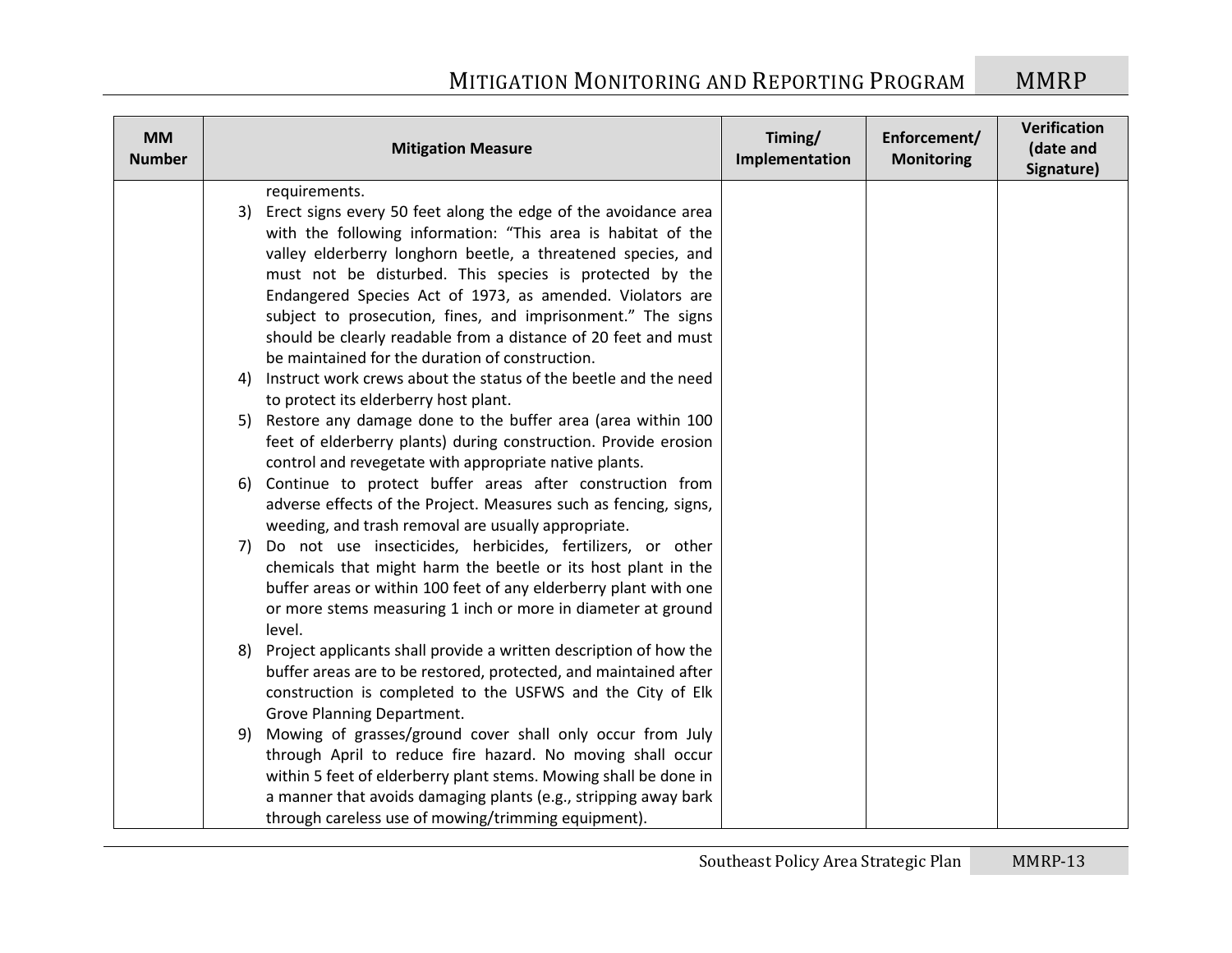| <b>MM</b><br><b>Number</b> | <b>Mitigation Measure</b>                                                                                                                                                                                                                                                                                                                                                                                                                                                                                                                                                                                                                                                                                                                                                                                                                                                                                                                                                                                                                                                                                                                                                                                                                                                                                               | Timing/<br>Implementation                                                                                                                                                                                         | Enforcement/<br><b>Monitoring</b>                  | Verification<br>(date and<br>Signature) |
|----------------------------|-------------------------------------------------------------------------------------------------------------------------------------------------------------------------------------------------------------------------------------------------------------------------------------------------------------------------------------------------------------------------------------------------------------------------------------------------------------------------------------------------------------------------------------------------------------------------------------------------------------------------------------------------------------------------------------------------------------------------------------------------------------------------------------------------------------------------------------------------------------------------------------------------------------------------------------------------------------------------------------------------------------------------------------------------------------------------------------------------------------------------------------------------------------------------------------------------------------------------------------------------------------------------------------------------------------------------|-------------------------------------------------------------------------------------------------------------------------------------------------------------------------------------------------------------------|----------------------------------------------------|-----------------------------------------|
|                            | If elderberry plants cannot be avoided, they must be transplanted to a<br>conservation area in accordance with the 1999 USFWS guidelines, with<br>USFWS approval. A plant that is unlikely to survive transplantation<br>because of poor condition or location, or a plant that would be<br>extremely difficult to move because of access problems, may be<br>exempted from transplantation through consultation with the USFWS.<br>In addition to transplanting all elderberry shrubs, additional elderberry<br>seedlings or cuttings shall be planted at a 1:1 ratio (new plantings to<br>affected stems). Native plants shall also be planted at a 1:1 ratio (native<br>tree/plant species to each elderberry seedling or cutting). Stock of<br>saplings, cuttings, and seedlings shall be obtained from local sources. If<br>the parent stock is obtained from a distance greater than 1 mile from<br>the conservation area, the USFWS must approve the plant donor sites<br>prior to initiation of revegetation work. Planting or seeding the<br>conservation area with native herbaceous species is encouraged.<br>Alternatively if the SSHCP is implemented, future projects may<br>participate in the SSHCP in lieu of this mitigation measure if the SSHCP<br>meets the intent of mitigation measure MM 5.4.3. |                                                                                                                                                                                                                   |                                                    |                                         |
| <b>MM</b><br>5.4.4a        | Protective silt fencing shall be installed between the aquatic habitats<br>and the construction area limits to prevent accidental disturbance and<br>to protect water quality within aquatic habitat during construction.                                                                                                                                                                                                                                                                                                                                                                                                                                                                                                                                                                                                                                                                                                                                                                                                                                                                                                                                                                                                                                                                                               | Prior to approval<br>of final map for<br>development that<br>contains western<br>pond turtle<br>habitat, as<br>depicted on<br>Figure 5.4-4 of<br>the Draft EIR.<br>Construction<br>minimization<br>measures shall | City of Elk<br><b>Grove Planning</b><br>Department |                                         |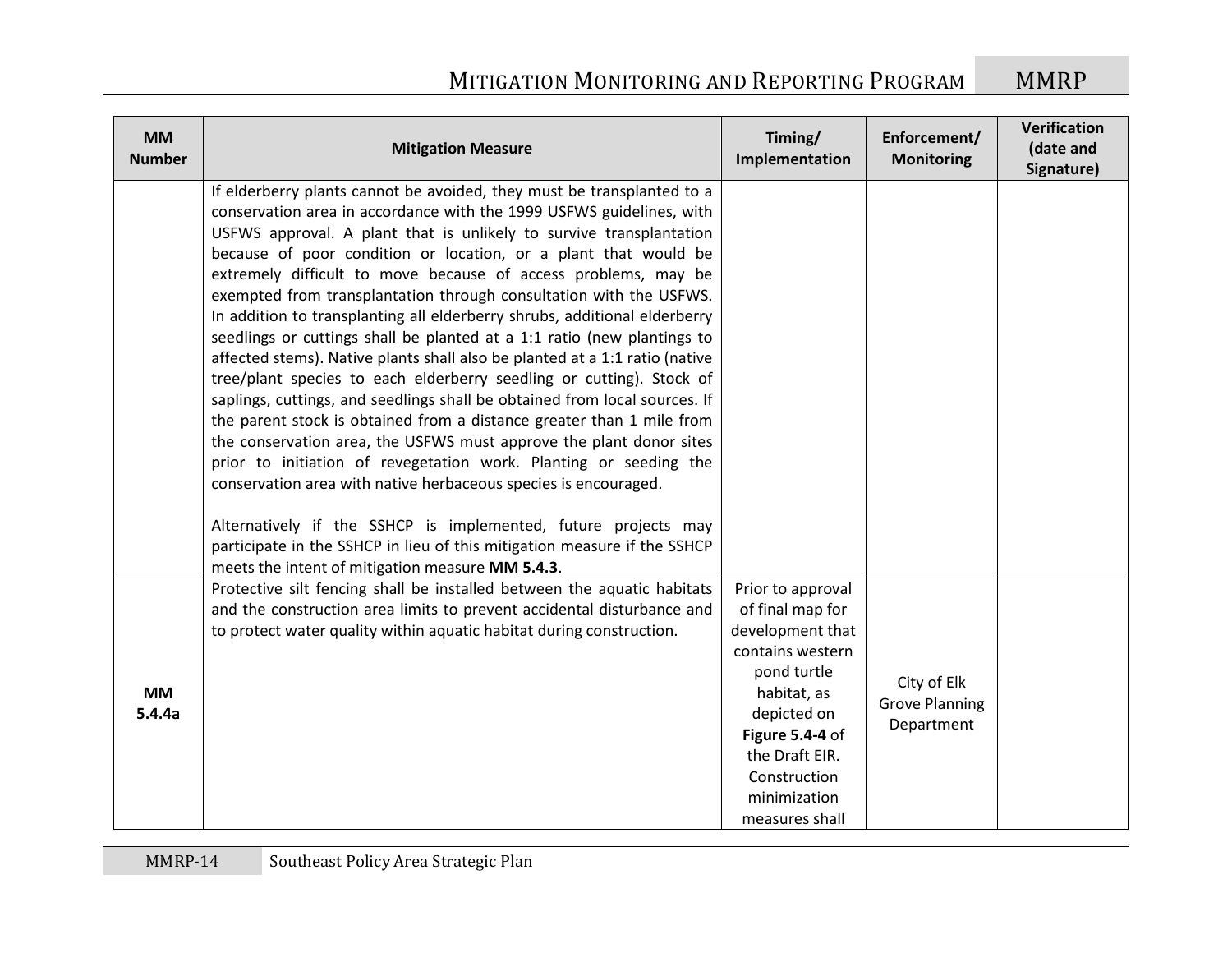| <b>MM</b><br><b>Number</b> | <b>Mitigation Measure</b>                                                                                                                                                                                                                                                                                                                                                                                                                                                                                                                                                                                                                                                                                                                                                                                                                                                                                                                                                                                                                                               | Timing/<br>Implementation                                                                                                                                                                                                                         | Enforcement/<br><b>Monitoring</b>                  | Verification<br>(date and<br>Signature) |
|----------------------------|-------------------------------------------------------------------------------------------------------------------------------------------------------------------------------------------------------------------------------------------------------------------------------------------------------------------------------------------------------------------------------------------------------------------------------------------------------------------------------------------------------------------------------------------------------------------------------------------------------------------------------------------------------------------------------------------------------------------------------------------------------------------------------------------------------------------------------------------------------------------------------------------------------------------------------------------------------------------------------------------------------------------------------------------------------------------------|---------------------------------------------------------------------------------------------------------------------------------------------------------------------------------------------------------------------------------------------------|----------------------------------------------------|-----------------------------------------|
|                            |                                                                                                                                                                                                                                                                                                                                                                                                                                                                                                                                                                                                                                                                                                                                                                                                                                                                                                                                                                                                                                                                         | occur during<br>construction                                                                                                                                                                                                                      |                                                    |                                         |
| <b>MM</b><br>5.4.4b        | Standard best management practices shall be implemented during and<br>after construction to protect water quality in sensitive habitat areas<br>during construction.                                                                                                                                                                                                                                                                                                                                                                                                                                                                                                                                                                                                                                                                                                                                                                                                                                                                                                    | Prior to approval<br>of final map for<br>development that<br>contains western<br>pond turtle<br>habitat, as<br>depicted on<br>Figure 5.4-4 of<br>the Draft EIR.<br>Construction<br>minimization<br>measures shall<br>occur during<br>construction | City of Elk<br><b>Grove Planning</b><br>Department |                                         |
| <b>MM</b><br>5.4.4c        | Prior to implementation of construction activities, the project<br>applicants with specific project sites within 100 feet of aquatic features<br>identified on Figure 5.4-4 shall retain qualified biologists to conduct a<br>survey for western pond turtle no more than 3 days prior to initiation of<br>construction activities. If this species is documented near any proposed<br>construction areas, the individual(s) shall be moved at least 500 feet<br>downstream to suitable habitat. If individuals are observed during<br>construction activities, all construction activities shall be halted, a<br>qualified biologist shall be notified, and the qualified biologist shall<br>relocate the individual prior to continuing construction activities.<br>If active nest sites are identified during the survey, the project applicant<br>shall impose a construction setback of 100 feet for all active nest sites<br>prior to commencement of any construction activities to avoid<br>construction or access-related disturbances to western pond turtles | Prior to approval<br>of final map for<br>development that<br>contains western<br>pond turtle<br>habitat, as<br>depicted on<br>Figure 5.4-4 of<br>the Draft EIR.<br>Construction<br>minimization<br>measures shall<br>occur during<br>construction | City of Elk<br><b>Grove Planning</b><br>Department |                                         |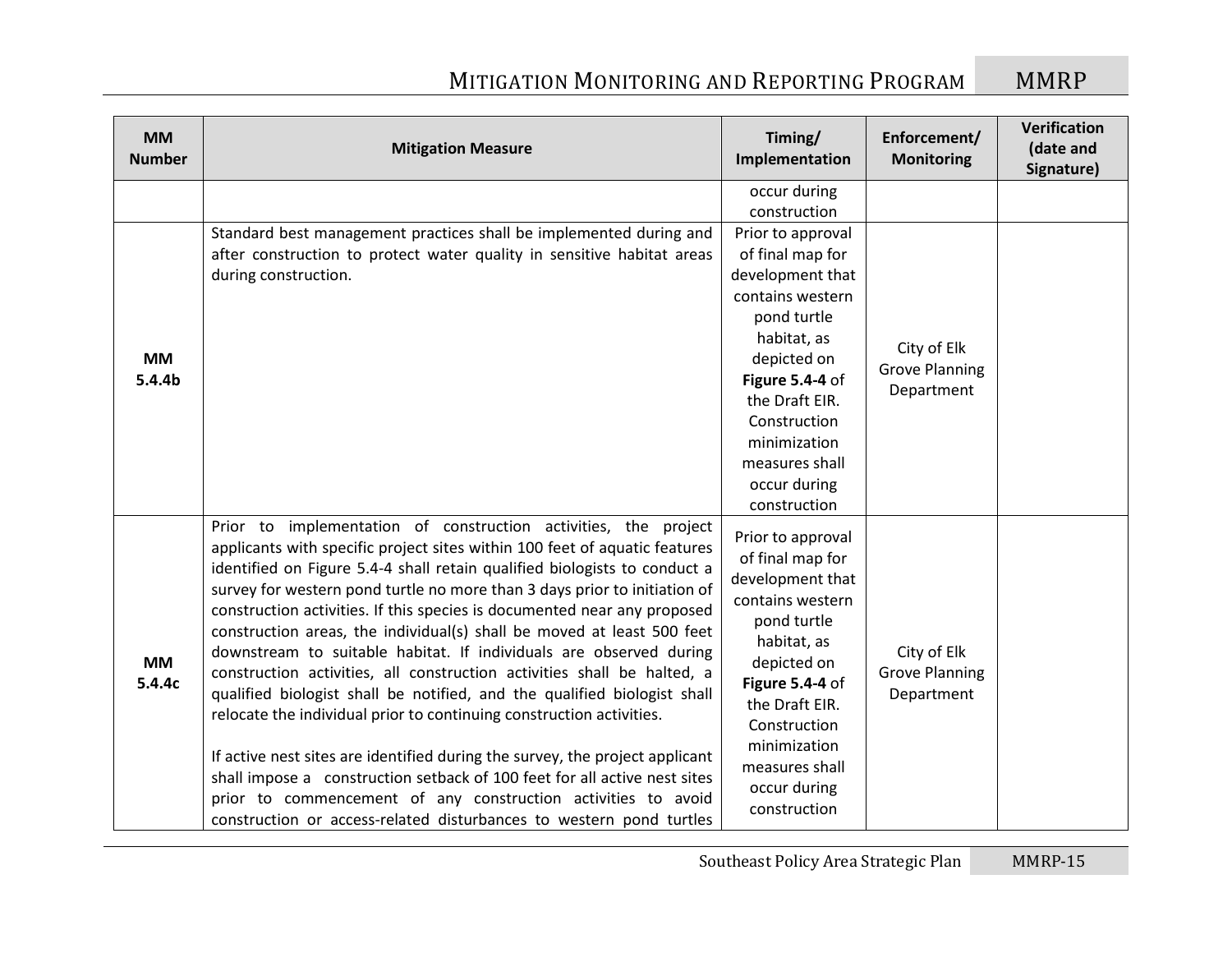| <b>MM</b><br><b>Number</b>      | <b>Mitigation Measure</b>                                                                                                                                                                                                                                                                                                                                                                                                                                                                                                                                           | Timing/<br>Implementation                                                                                                                                                                             | Enforcement/<br><b>Monitoring</b>                  | Verification<br>(date and<br>Signature) |
|---------------------------------|---------------------------------------------------------------------------------------------------------------------------------------------------------------------------------------------------------------------------------------------------------------------------------------------------------------------------------------------------------------------------------------------------------------------------------------------------------------------------------------------------------------------------------------------------------------------|-------------------------------------------------------------------------------------------------------------------------------------------------------------------------------------------------------|----------------------------------------------------|-----------------------------------------|
|                                 | until the eggs hatch or the nest is moved to an appropriate location as<br>authorized by the CDFW.<br>Alternatively if the SSHCP is implemented, future projects may<br>participate in the SSHCP in lieu of this mitigation measure if the SSHCP<br>meets the intent of mitigation measures MM 5.4.4a-c.                                                                                                                                                                                                                                                            |                                                                                                                                                                                                       |                                                    |                                         |
| <b>MM</b><br>5.4.5a             | All projects within the SEPA affecting potential GGS habitat shall<br>implement the avoidance and minimization measures outlined in<br>Appendix C Standard Avoidance and Minimization Measures During<br>Construction Activities in Giant Garter Snake (Thamnophis gigas)<br>Habitat (USFWS 1997).                                                                                                                                                                                                                                                                  | Prior to approval<br>of final map for<br>proposed<br>developments<br>that contain giant<br>garter snake<br>habitat.<br>Construction<br>minimization<br>measures shall<br>occur during<br>construction | City of Elk<br><b>Grove Planning</b><br>Department |                                         |
| <b>MM</b><br>5.4.5 <sub>b</sub> | The Shed C Channel restoration project shall implement the guidelines<br>for outlined in Appendix A Guidelines for Restoration and/or<br>Replacement of Giant Garter Snake Habitat (USFWS 1997).                                                                                                                                                                                                                                                                                                                                                                    | During the Shed C<br>Channel<br>restoration<br>project.                                                                                                                                               | City of Elk<br><b>Grove Planning</b><br>Department |                                         |
| <b>MM</b><br>5.4.5c             | If USFWS determines that replacement of GGS habitat is not fulfilled in<br>association with the Shed C Channel restoration effort shall be<br>implemented in accordance with Table $1$ – Summary of Giant Garter<br>Snake Conservation Measures found in Appendix C Standard Avoidance<br>and Minimization Measures During Construction Activities in Giant<br>Garter Snake (Thamnophis gigas) Habitat (USFWS 1997).<br>Alternatively, if the SSHCP is implemented, future projects may<br>participate in the SSHCP in lieu of this mitigation measure if the SSHCP | Prior to approval<br>of final map for<br>proposed<br>developments<br>that contain giant<br>garter snake<br>habitat                                                                                    | City of Elk<br><b>Grove Planning</b><br>Department |                                         |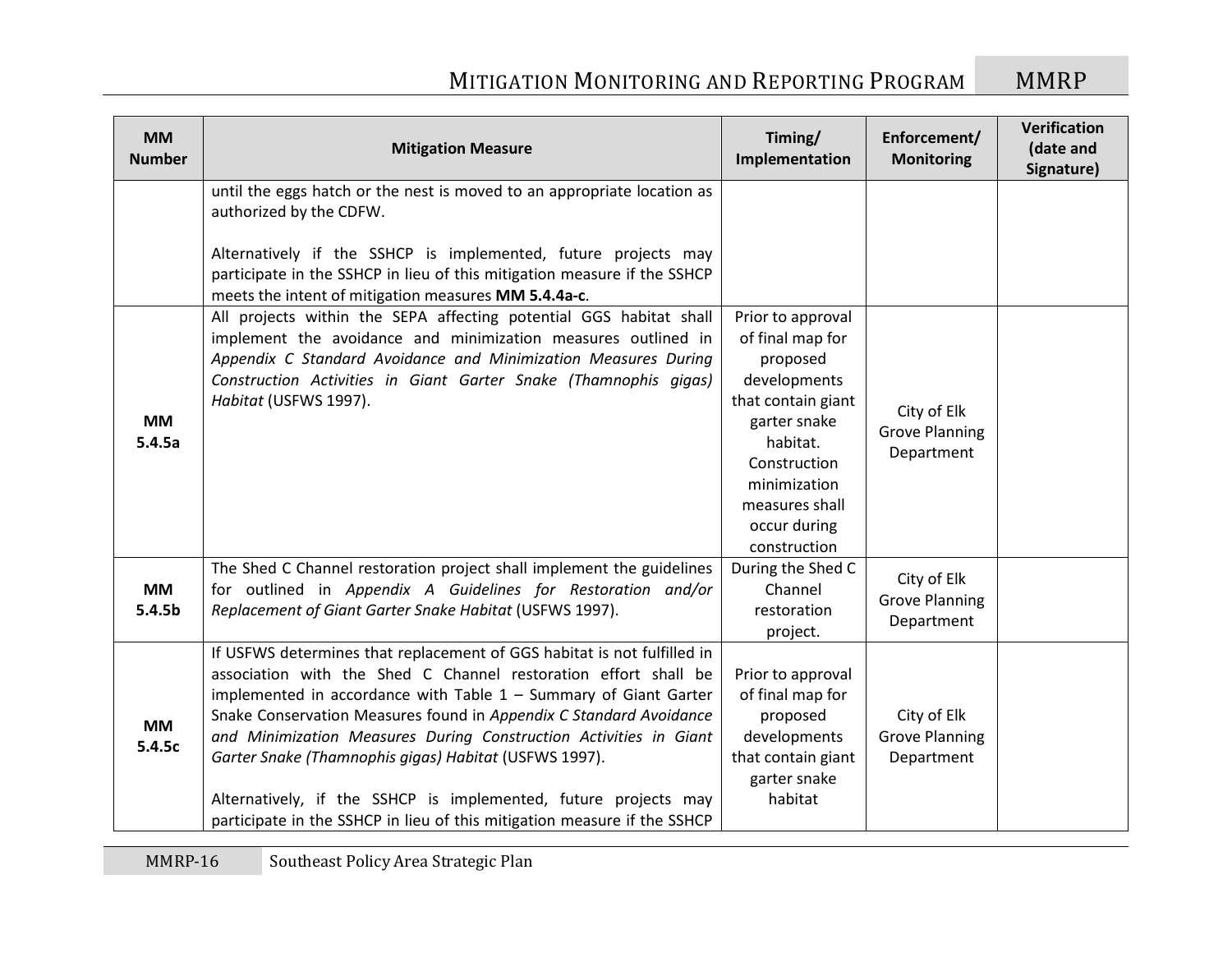| <b>MM</b><br><b>Number</b> | <b>Mitigation Measure</b>                                                                                                                                                                                                                                                                                                                                                                                                                                                                                                                                                                                                                                                                                                                                                                                                                                                                                                                                                                                                                                                                                                                           | Timing/<br>Implementation                                                                                                 | Enforcement/<br><b>Monitoring</b>                  | Verification<br>(date and<br>Signature) |
|----------------------------|-----------------------------------------------------------------------------------------------------------------------------------------------------------------------------------------------------------------------------------------------------------------------------------------------------------------------------------------------------------------------------------------------------------------------------------------------------------------------------------------------------------------------------------------------------------------------------------------------------------------------------------------------------------------------------------------------------------------------------------------------------------------------------------------------------------------------------------------------------------------------------------------------------------------------------------------------------------------------------------------------------------------------------------------------------------------------------------------------------------------------------------------------------|---------------------------------------------------------------------------------------------------------------------------|----------------------------------------------------|-----------------------------------------|
|                            | meets the intent of mitigation measure MM 5.4.5a-c                                                                                                                                                                                                                                                                                                                                                                                                                                                                                                                                                                                                                                                                                                                                                                                                                                                                                                                                                                                                                                                                                                  |                                                                                                                           |                                                    |                                         |
| MM 5.4.6                   | Applicants shall retain a qualified biologist to determine whether<br>suitable nesting habitat occurs within 500 feet of the specific project<br>site. If suitable habitat exists, focused surveys must be performed by a<br>qualified biologist in accordance with the CDFW's Staff Report on<br>Burrowing Owl Mitigation, published March 7, 2012. Surveys shall be<br>repeated if project activities are suspended or delayed more than 15<br>days during nesting season.<br>If no burrowing owls are detected, no further mitigation is required. If<br>active burrowing owl nest sites are detected, the project applicant shall<br>implement the avoidance, minimization, and mitigation methodologies<br>outlined in the CDFW's Staff Report on Burrowing Owl Mitigation prior<br>to initiating project-related activities that may impact burrowing owls.<br>Burrowing owl surveys are valid for one year from the date of the<br>survey.<br>Alternatively if the SSHCP is implemented, future projects may<br>participate in the SSHCP in lieu of this mitigation measure if the SSHCP<br>meets the intent of mitigation measure MM 5.4.6. | Prior to approval<br>of final maps.<br>Construction<br>minimization<br>measures shall<br>occur throughout<br>construction | City of Elk<br><b>Grove Planning</b><br>Department |                                         |
| <b>MM</b><br>5.4.7a        | If clearing and/or construction activities would occur during the raptor<br>nesting season (January 15-August 15), preconstruction surveys to<br>identify active raptor nests shall be conducted by a qualified biologist<br>within 14 days of construction initiation in specific project sites.<br>Focused surveys must be performed by a qualified biologist for the<br>purposes of determining presence/absence of active nest sites within<br>the proposed impact area, including construction access routes and a<br>1,000-foot buffer. If no active nests are found, no further mitigation is<br>required. Surveys shall be repeated if construction activities are delayed<br>or postponed for more than 30 days.                                                                                                                                                                                                                                                                                                                                                                                                                           | Prior to approval<br>of final maps.<br>Minimization<br>measures shall<br>occur throughout<br>construction                 | City of Elk<br><b>Grove Planning</b><br>Department |                                         |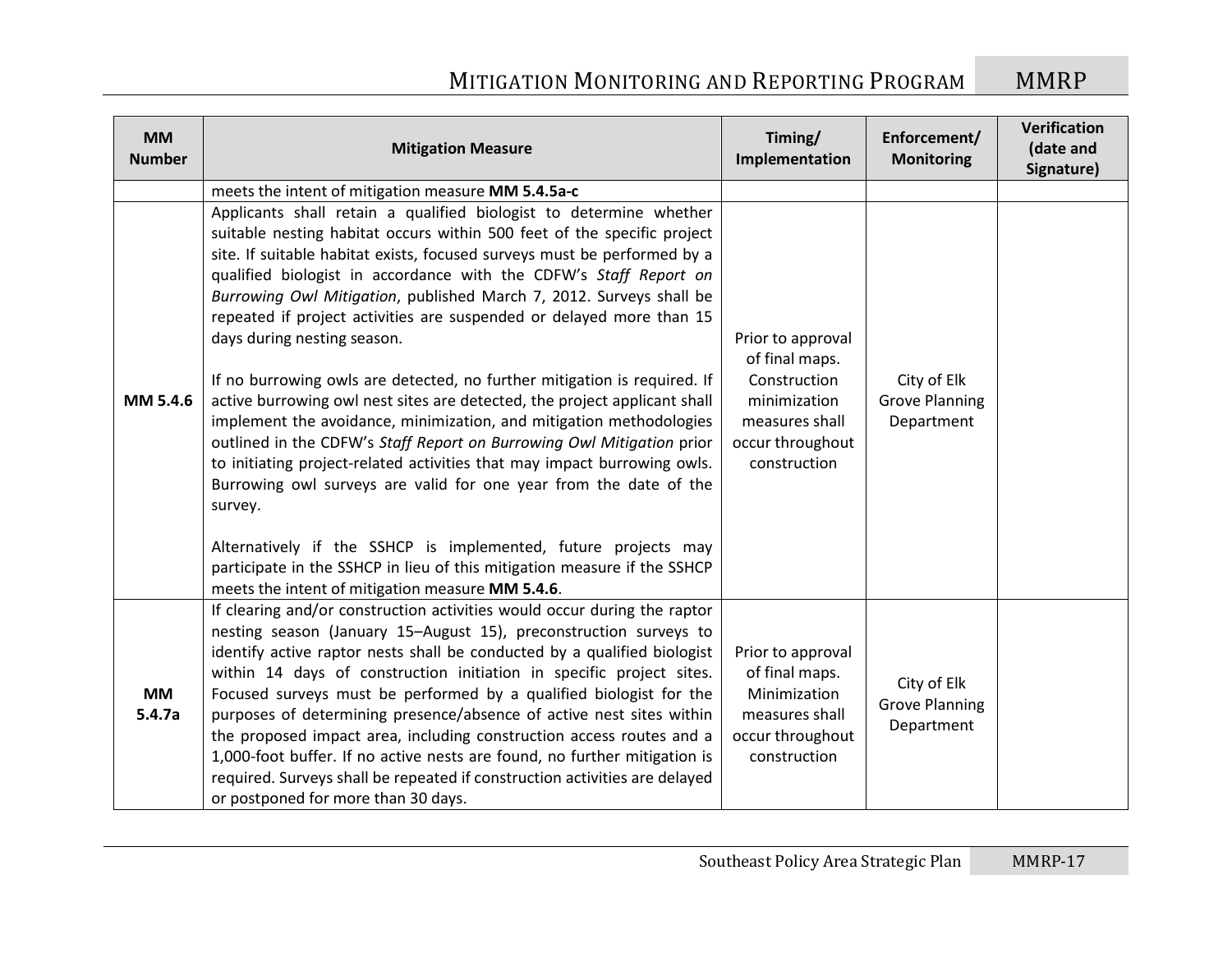| <b>MM</b><br><b>Number</b> | <b>Mitigation Measure</b>                                                                                                                                                                                                                                                                                                                                                                                                                                                                                                                                                                                                                                                                                                                                                                                                                                                                                                                                                                                                                                                                                                                                                                                                                                                                               | Timing/<br>Implementation                                                                                                 | Enforcement/<br><b>Monitoring</b>                  | <b>Verification</b><br>(date and<br>Signature) |
|----------------------------|---------------------------------------------------------------------------------------------------------------------------------------------------------------------------------------------------------------------------------------------------------------------------------------------------------------------------------------------------------------------------------------------------------------------------------------------------------------------------------------------------------------------------------------------------------------------------------------------------------------------------------------------------------------------------------------------------------------------------------------------------------------------------------------------------------------------------------------------------------------------------------------------------------------------------------------------------------------------------------------------------------------------------------------------------------------------------------------------------------------------------------------------------------------------------------------------------------------------------------------------------------------------------------------------------------|---------------------------------------------------------------------------------------------------------------------------|----------------------------------------------------|------------------------------------------------|
| <b>MM</b><br>5.4.7b        | If active white-tailed kite or other raptor (excluding Swainson's hawk)<br>nest sites are identified within 1,000 feet of Project activities, the<br>applicant shall impose an 500-foot setback of all active nest sites prior<br>to commencement of any Project construction activities to avoid<br>construction or access-related disturbances to nesting raptors. Project-<br>related activities (i.e., vegetation removal, earth moving, and<br>construction) will not occur within the setback until the nest is deemed<br>inactive. Activities permitted within setbacks and the size of setbacks<br>may be adjusted through consultation with the CDFW and/or the City.<br>If active Swainson's hawk nest sites are identified within 1,000 feet of<br>project activities, the applicant shall impose a 1,000-foot setback of all<br>active nest sites prior to commencement of any construction activities<br>to avoid construction or access-related disturbances to nesting raptors.<br>Project-related activities (i.e., vegetation removal, earth moving, and<br>construction) will not occur within the setback until the nest is deemed<br>inactive. Activities permitted within setbacks and the size of setbacks<br>may be adjusted through consultation with the CDFW and/or the City. | Prior to approval<br>of final maps.<br>Minimization<br>measures shall<br>occur throughout<br>construction                 | City of Elk<br><b>Grove Planning</b><br>Department |                                                |
| <b>MM</b><br>5.4.7c        | Trees containing white-tailed kite or other raptor (excluding Swainson's<br>hawk) nests that must be removed as a result of Project<br>implementation shall be removed during the non-breeding season<br>(September 1-January 1). Swainson's hawks are State listed as a<br>threatened species; therefore, impacts to Swainson's hawk nest trees<br>require regulatory authorization from the CDFW prior to removal.                                                                                                                                                                                                                                                                                                                                                                                                                                                                                                                                                                                                                                                                                                                                                                                                                                                                                    | Prior to approval<br>of final maps.<br>Construction<br>minimization<br>measures shall<br>occur throughout<br>construction | City of Elk<br><b>Grove Planning</b><br>Department |                                                |
| <b>MM</b><br>5.4.7d        | Project applicants shall mitigate for the loss of Swainson's hawk<br>foraging habitat at a 1:1 ratio consistent with Elk Grove Municipal Code<br>(EGMC) Chapter 16.130, Swainson's hawk Impact Mitigation Fees.<br>Alternatively if the SSHCP is implemented, future projects may<br>participate in the SSHCP in lieu of this mitigation measure if the SSHCP<br>meets the intent of the Code Chapter 16.130.                                                                                                                                                                                                                                                                                                                                                                                                                                                                                                                                                                                                                                                                                                                                                                                                                                                                                           | Prior to approval<br>of final maps                                                                                        | City of Elk<br><b>Grove Planning</b><br>Department |                                                |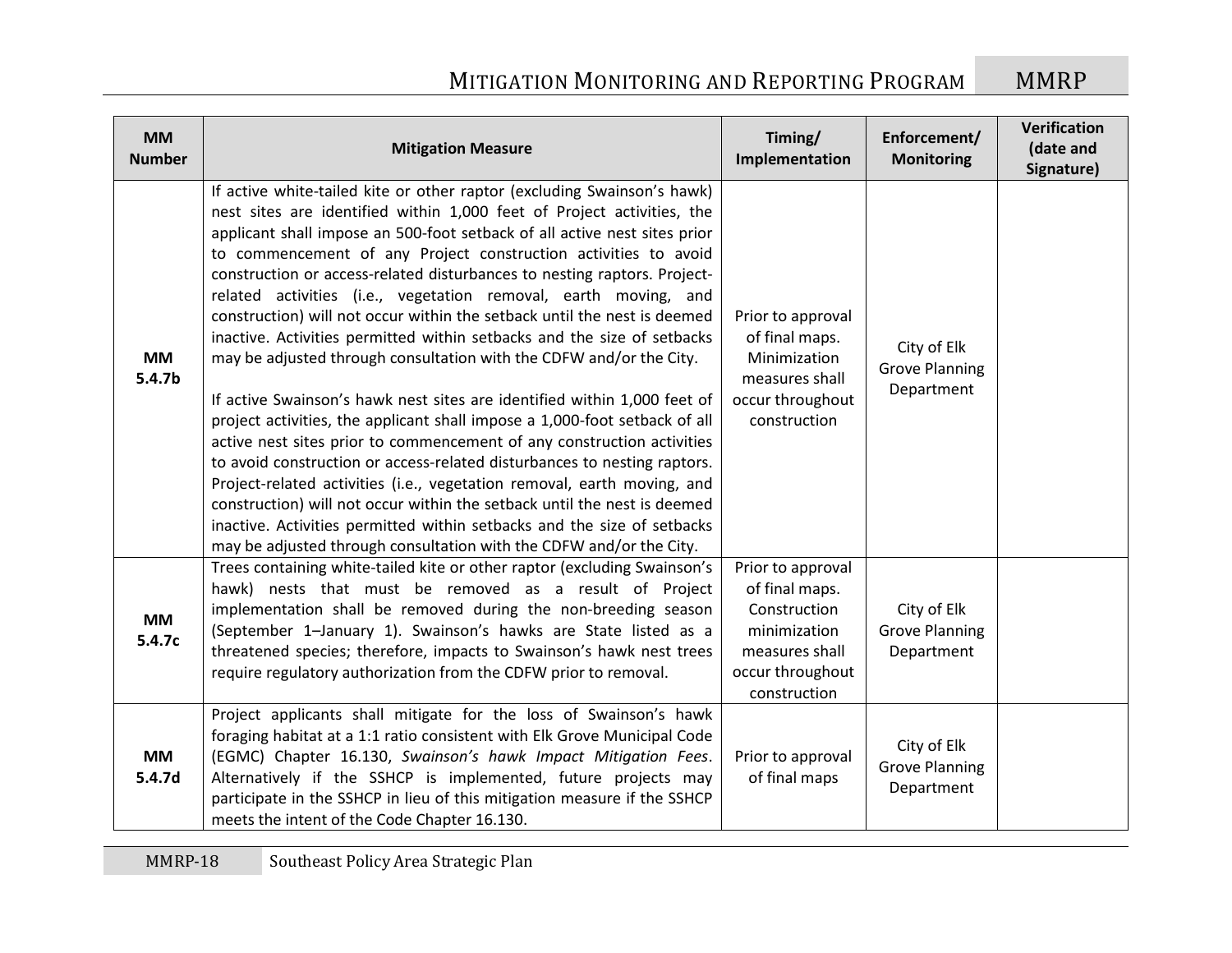| <b>MM</b><br><b>Number</b> | <b>Mitigation Measure</b>                                                                                                                                                                                                                                                                                                                                                                                                                                                                                                                                                                                                                                                                                                                                                                                                                                                                                                                                                                                                                                                                                                                                                                                                                                               | Timing/<br>Implementation                                                                                                 | Enforcement/<br><b>Monitoring</b>                  | Verification<br>(date and<br>Signature) |
|----------------------------|-------------------------------------------------------------------------------------------------------------------------------------------------------------------------------------------------------------------------------------------------------------------------------------------------------------------------------------------------------------------------------------------------------------------------------------------------------------------------------------------------------------------------------------------------------------------------------------------------------------------------------------------------------------------------------------------------------------------------------------------------------------------------------------------------------------------------------------------------------------------------------------------------------------------------------------------------------------------------------------------------------------------------------------------------------------------------------------------------------------------------------------------------------------------------------------------------------------------------------------------------------------------------|---------------------------------------------------------------------------------------------------------------------------|----------------------------------------------------|-----------------------------------------|
| MM 5.4.8                   | If clearing and/or construction activities would occur during the<br>migratory bird nesting season (March 15-August 15), preconstruction<br>surveys to identify active bird nests shall be conducted by a qualified<br>biologist within 14 days of construction initiation on specific project<br>sites. Focused surveys must be performed by a qualified biologist for<br>the purpose of determining the presence/absence of active nest sites<br>within the proposed impact area and a 200-foot buffer (if accessible).<br>Surveys shall be repeated if construction activities are delayed or<br>postponed for more than 30 days.<br>If active nest sites are identified within 200 feet of project activities,<br>project applicants shall impose a 100-foot setback for all active nest<br>sites prior to commencement of any project construction activities to<br>avoid construction or access-related disturbances to bird nesting<br>activities. Project-related activities (i.e., vegetation removal, earth<br>moving, and construction) will not occur within setbacks until the nest<br>is deemed inactive. Activities permitted within and the size (i.e., 100<br>feet) of setbacks may be adjusted through consultation with the CDFW<br>and/or the City. | Prior to approval<br>of final maps.<br>Construction<br>minimization<br>measures shall<br>occur throughout<br>construction | City of Elk<br><b>Grove Planning</b><br>Department |                                         |
| <b>MM</b><br>5.4.9a        | Applicants shall retain a qualified wetland consultant to determine if<br>potentially jurisdictional waters are present. If potentially jurisdictional<br>features are identified, the project applicant shall submit a preliminary<br>jurisdictional determination to the USACE for verification. The verified<br>delineation will be submitted to the City for its records.                                                                                                                                                                                                                                                                                                                                                                                                                                                                                                                                                                                                                                                                                                                                                                                                                                                                                           | Prior to approval<br>of final maps                                                                                        | City of Elk<br><b>Grove Planning</b><br>Department |                                         |
| <b>MM</b><br>5.4.9b        | Applicants shall ensure there is no net loss of riparian vegetation.<br>Mitigation as required in regulatory permits issued through the CDFW,<br>the USACE, or the RWQCB may be applied to satisfy this measure.<br>Evidence of compliance with this mitigation measure shall be provided<br>to the City prior to construction and grading activities for the proposed<br>Project.                                                                                                                                                                                                                                                                                                                                                                                                                                                                                                                                                                                                                                                                                                                                                                                                                                                                                      | Prior to approval<br>of final maps.<br>Construction<br>minimization<br>measures shall<br>occur throughout<br>construction | City of Elk<br><b>Grove Planning</b><br>Department |                                         |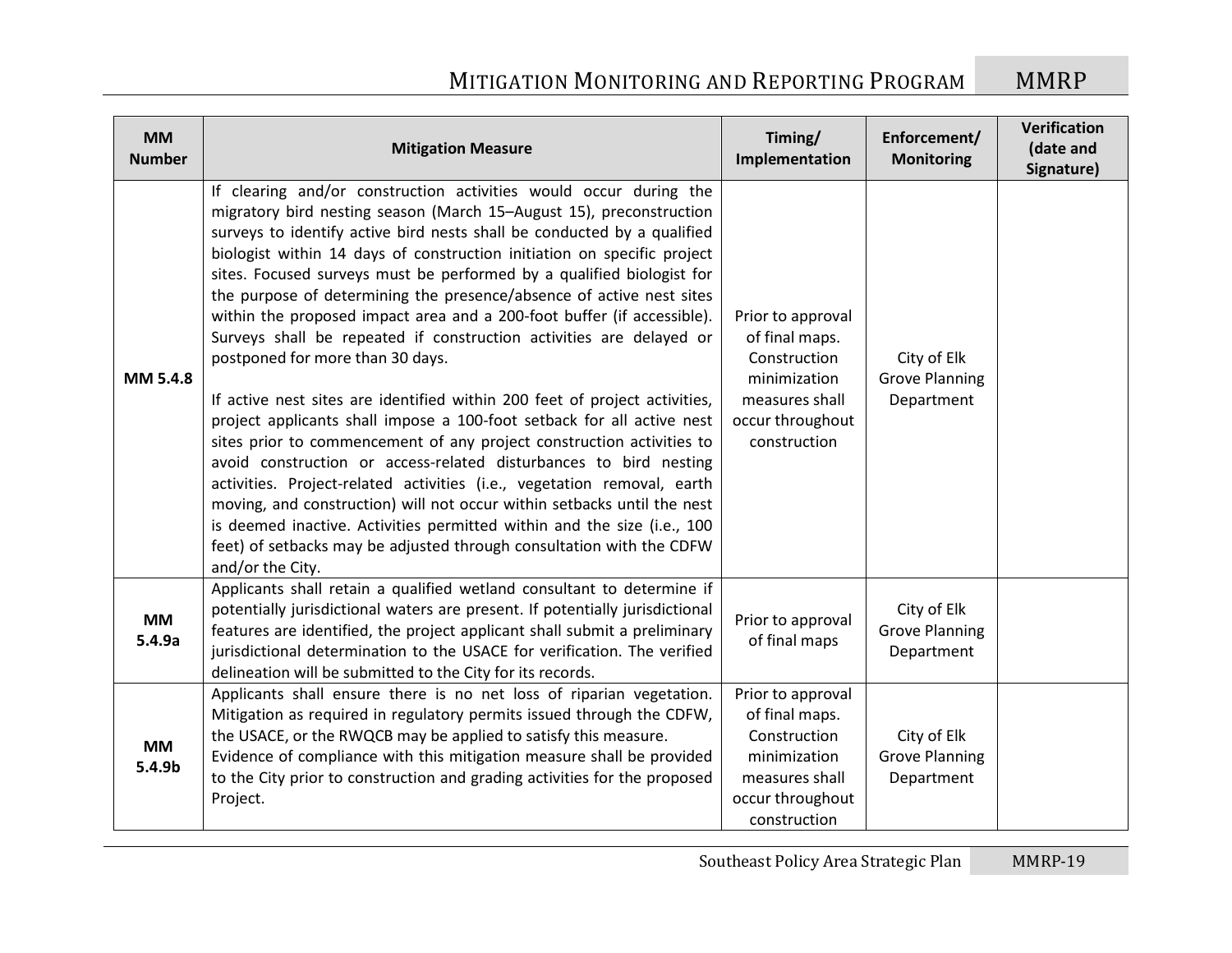| <b>MM</b><br><b>Number</b> | <b>Mitigation Measure</b>                                                                                                                                                                                                                                                                                                                                                                                                                                                                                                                                                                                                                                                                                                                                                                                                                                                                                                                                                                                                                                                                                                                                                                                                                                          | Timing/<br>Implementation                                                                                   | Enforcement/<br><b>Monitoring</b>                  | Verification<br>(date and<br>Signature) |
|----------------------------|--------------------------------------------------------------------------------------------------------------------------------------------------------------------------------------------------------------------------------------------------------------------------------------------------------------------------------------------------------------------------------------------------------------------------------------------------------------------------------------------------------------------------------------------------------------------------------------------------------------------------------------------------------------------------------------------------------------------------------------------------------------------------------------------------------------------------------------------------------------------------------------------------------------------------------------------------------------------------------------------------------------------------------------------------------------------------------------------------------------------------------------------------------------------------------------------------------------------------------------------------------------------|-------------------------------------------------------------------------------------------------------------|----------------------------------------------------|-----------------------------------------|
| <b>MM</b><br>5.4.9c        | Project applicants shall ensure that their specific projects would result<br>in no net loss of federally protected waters through impact avoidance,<br>impact minimization, and/or compensatory mitigation, as determined<br>in CWA Section 404 and 401 permits and/or a 1602 Streambed<br>Alteration Agreement. Evidence of compliance with this mitigation<br>measure shall be provided prior to construction and grading activities<br>for each proposed project.                                                                                                                                                                                                                                                                                                                                                                                                                                                                                                                                                                                                                                                                                                                                                                                               | Prior to approval<br>final maps                                                                             | City of Elk<br><b>Grove Planning</b><br>Department |                                         |
| <b>MM</b><br>5.5.1a        | If cultural resources (i.e., prehistoric sites, historic sites, and isolated<br>artifacts) are discovered during grading or construction activities within<br>the Project area, work shall be halted immediately within 50 feet of the<br>discovery, the City Planning Department shall be notified, and a<br>professional archaeologist that meets the Secretary of the Interior's<br>Professional Qualifications Standards in archaeology and/or history<br>shall be retained to determine the significance of the discovery.<br>The City shall consider mitigation recommendations presented by a<br>professional archaeologist that meets the Secretary of the Interior's<br>Professional Qualifications Standards in archaeology and/or history for<br>any unanticipated discoveries. The City and the Project applicant of the<br>site where the discovery is made shall consult and agree on<br>implementation of a measure or measures that the City deems feasible.<br>Such measures may include avoidance, preservation in place,<br>excavation, documentation, curation, data recovery, or other<br>appropriate measures. The Project proponent shall be required to<br>implement any mitigation necessary for the protection of cultural<br>resources. | As a condition of<br>Project approval<br>and implemented<br>during grading or<br>construction<br>activities | City of Elk<br><b>Grove Planning</b><br>Department |                                         |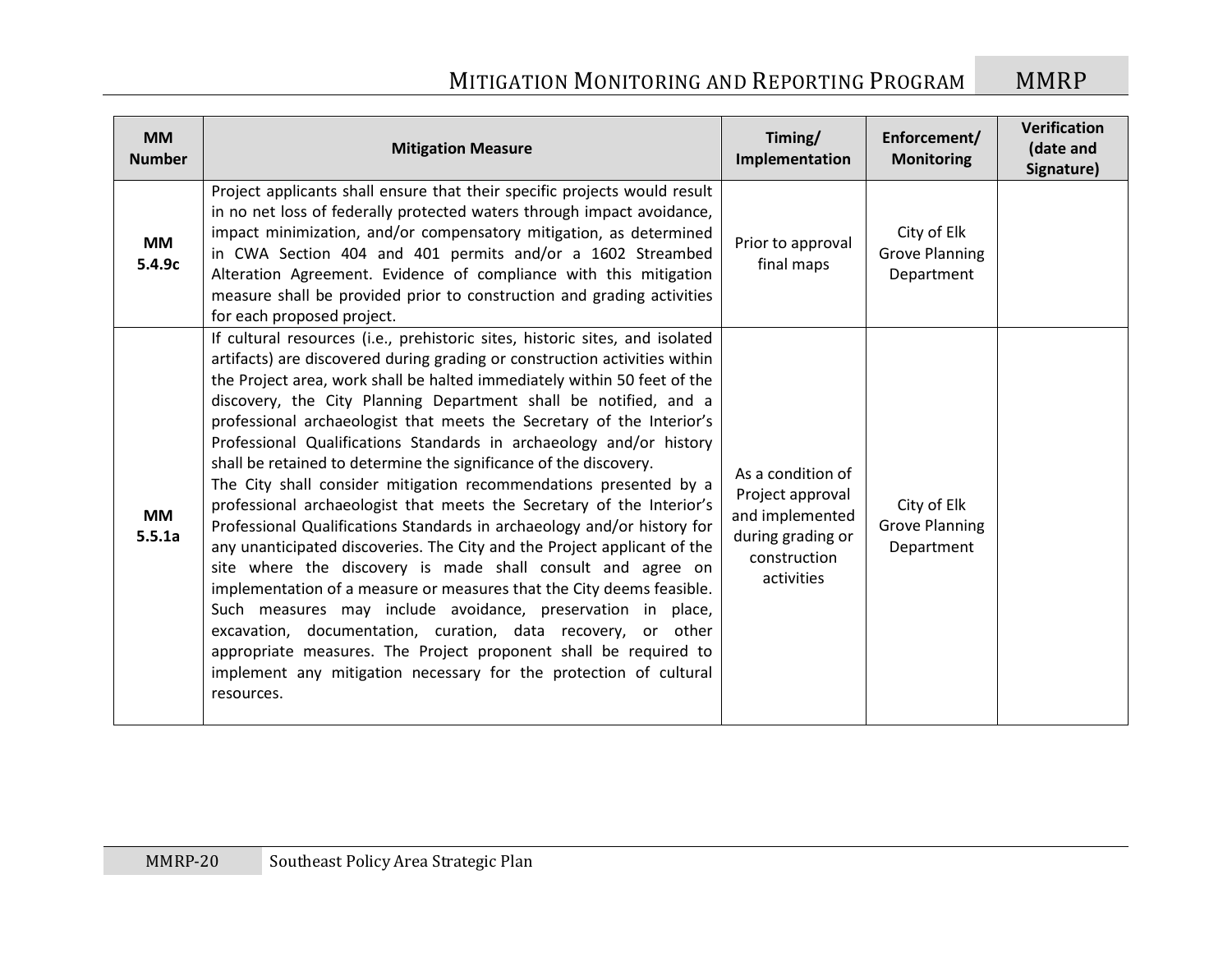| <b>MM</b><br><b>Number</b>      | <b>Mitigation Measure</b>                                                                                                                                                                                                                                                                                                                                                                                                                                                                                                                                                                                                                                                                                                                                                                                                                                                                                                                                                                                                                                                                                                                                                                                                                                                                                                                                                                                                                                  | Timing/<br>Implementation                                                                                   | Enforcement/<br><b>Monitoring</b>                  | Verification<br>(date and<br>Signature) |
|---------------------------------|------------------------------------------------------------------------------------------------------------------------------------------------------------------------------------------------------------------------------------------------------------------------------------------------------------------------------------------------------------------------------------------------------------------------------------------------------------------------------------------------------------------------------------------------------------------------------------------------------------------------------------------------------------------------------------------------------------------------------------------------------------------------------------------------------------------------------------------------------------------------------------------------------------------------------------------------------------------------------------------------------------------------------------------------------------------------------------------------------------------------------------------------------------------------------------------------------------------------------------------------------------------------------------------------------------------------------------------------------------------------------------------------------------------------------------------------------------|-------------------------------------------------------------------------------------------------------------|----------------------------------------------------|-----------------------------------------|
| <b>MM</b><br>5.5.1 <sub>b</sub> | If human remains are discovered during any ground-disturbing activities<br>within the Project area, all work shall be halted immediately within 50<br>feet of the discovery, the City Planning Department shall be notified,<br>and the County Coroner must be notified according to Section 5097.98<br>of the California Public Resources Code and Section 7050.5 of the<br>California Health and Safety Code. If the remains are determined to be<br>Native American, the coroner will notify the Native American Heritage<br>Commission, and the procedures outlined in CEQA Section 15064.5(d)<br>and (e) shall be followed.                                                                                                                                                                                                                                                                                                                                                                                                                                                                                                                                                                                                                                                                                                                                                                                                                           | As a condition of<br>Project approval<br>and implemented<br>during grading or<br>construction<br>activities | City of Elk<br><b>Grove Planning</b><br>Department |                                         |
| <b>MM</b><br>5.5.1c             | Prior to the approval of subsequent development projects within the<br>Project area that have not already been evaluated for the presence of<br>cultural resources, a detailed cultural resources field survey of the<br>subject property shall be conducted by the City and funded by the<br>applicant. If the site is deemed to have a high probability of Native<br>American cultural resources, the site will require preconstruction<br>coordination with the local Native American tribe. The applicant shall<br>provide proof of this coordination to the City. The cultural resources<br>field survey shall identify any cultural resource finds and will set out<br>measures to mitigate any impacts to any significant resources as<br>defined by CEQA, the California Register of Historic Resources, and/or<br>the National Historic Preservation Act. Mitigation methods to be<br>employed include, but are not limited to, the following:<br>a. Redesign of the subsequent development project to avoid the<br>resource. The resource site shall be deeded to a nonprofit<br>agency to be approved by the City for maintenance of the site.<br>b. If avoidance is determined to be infeasible by the City, the<br>resource shall be mapped, stabilized, and capped pursuant to<br>appropriate standards.<br>If capping is determined infeasible by the City, the resource shall<br>c.<br>be excavated and recorded to appropriate standards. | Prior to approval<br>of each<br>application                                                                 | City of Elk<br><b>Grove Planning</b><br>Department |                                         |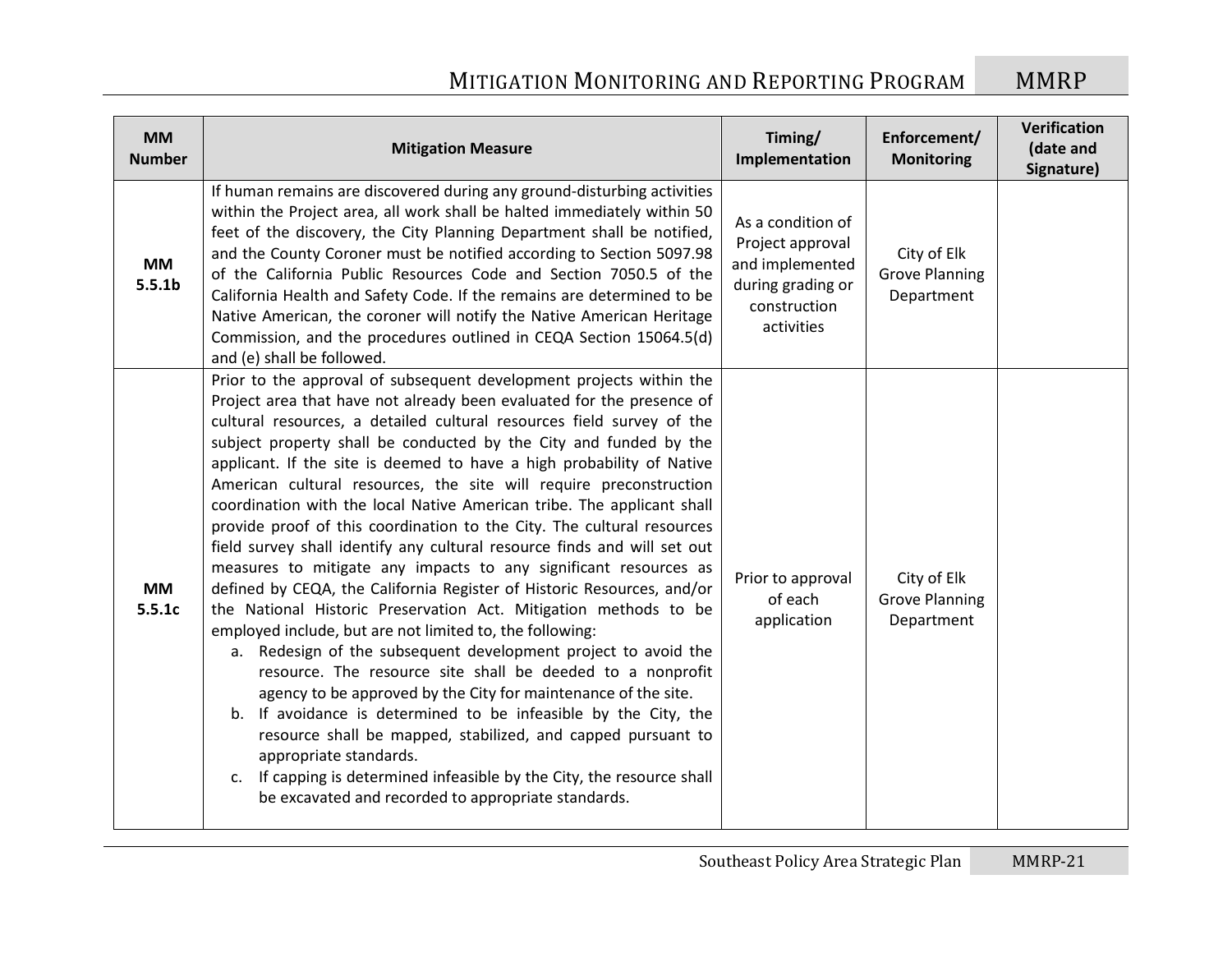| <b>MM</b><br><b>Number</b> | <b>Mitigation Measure</b>                                                                                                                                                                                                                                                                                                                                                                                                                                                                                                                                                                                                                                                                                                                                                                                                                                                                                                                                                                                                                                                                                                                                                                                                                                                                                                                                                                                                                                                                                                                                                                                                                                                                                                                                                                                                                                                                | Timing/<br>Implementation                                                                                                                                                   | Enforcement/<br><b>Monitoring</b>                  | Verification<br>(date and<br>Signature) |
|----------------------------|------------------------------------------------------------------------------------------------------------------------------------------------------------------------------------------------------------------------------------------------------------------------------------------------------------------------------------------------------------------------------------------------------------------------------------------------------------------------------------------------------------------------------------------------------------------------------------------------------------------------------------------------------------------------------------------------------------------------------------------------------------------------------------------------------------------------------------------------------------------------------------------------------------------------------------------------------------------------------------------------------------------------------------------------------------------------------------------------------------------------------------------------------------------------------------------------------------------------------------------------------------------------------------------------------------------------------------------------------------------------------------------------------------------------------------------------------------------------------------------------------------------------------------------------------------------------------------------------------------------------------------------------------------------------------------------------------------------------------------------------------------------------------------------------------------------------------------------------------------------------------------------|-----------------------------------------------------------------------------------------------------------------------------------------------------------------------------|----------------------------------------------------|-----------------------------------------|
| <b>MM</b><br>5.5.1d        | Prior to the approval of subsequent development projects that include<br>the residences at 7809 Kammerer Road and 8011 Kammerer Road, a<br>detailed evaluation of the historical significance of the structures at the<br>two sites listed above shall be conducted by the City and funded by the<br>applicant. If the evaluation is negative (i.e., not historically significant),<br>no further mitigation is required.<br>If the evaluation determines that one or both of the two sites are<br>historically significant, the subsequent development project(s) will be<br>redesigned to avoid the historical site(s). The historical site(s) will be<br>deeded to a nonprofit agency to be approved by the City for the<br>maintenance of the site(s). If avoidance is determined to be infeasible<br>by the City, the applicant will prepare a treatment plan to minimize<br>adverse effects, relocate resources, if appropriate, and conduct all<br>required documentation (in addition to the items above) in accordance<br>with appropriate standards:<br>a. The development of a site-specific history and appropriate<br>contextual information regarding the particular resource; in<br>addition to archival research and comparative studies, this task<br>could involve limited oral history collection.<br>b. Accurate mapping of the noted resource(s), scaled to indicate<br>size and proportion of the structure(s).<br>c. Architectural description of affected structures.<br>Photo documentation of the designated resources, both in still<br>d.<br>and video format.<br>Recordation of measured architectural drawings, in the case of<br>e.<br>specifically designated buildings of higher architectural merit.<br>Any historical significant artifacts within buildings and the surrounding<br>area shall be recorded and deposited with the appropriate museum. | Prior to approval<br>of demolition<br>permits or<br>subsequent<br>development<br>projects involving<br>the properties at<br>7809 Kammerer<br>Road and 8011<br>Kammerer Road | City of Elk<br><b>Grove Planning</b><br>Department |                                         |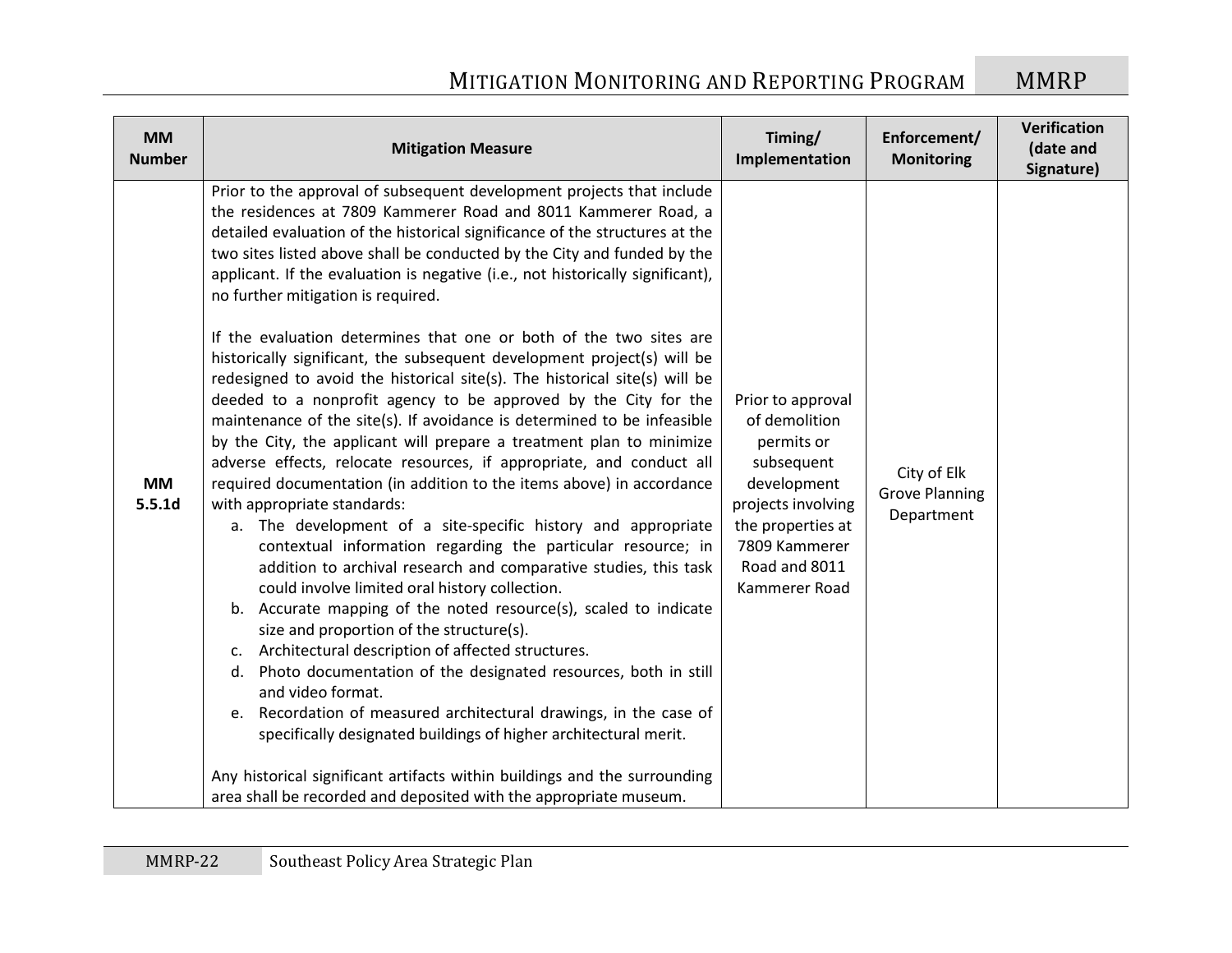| <b>MM</b><br><b>Number</b> | <b>Mitigation Measure</b>                                                                                                                                                                                                                                                                                                                                                                                                                                                                                                                                                                                                                                                                                                                                                                                                                                                                                                                                                                                                          | Timing/<br>Implementation                                                                              | Enforcement/<br><b>Monitoring</b>                  | Verification<br>(date and<br>Signature) |
|----------------------------|------------------------------------------------------------------------------------------------------------------------------------------------------------------------------------------------------------------------------------------------------------------------------------------------------------------------------------------------------------------------------------------------------------------------------------------------------------------------------------------------------------------------------------------------------------------------------------------------------------------------------------------------------------------------------------------------------------------------------------------------------------------------------------------------------------------------------------------------------------------------------------------------------------------------------------------------------------------------------------------------------------------------------------|--------------------------------------------------------------------------------------------------------|----------------------------------------------------|-----------------------------------------|
| MM 5.5.2                   | If any paleontological resources (fossils) are discovered during grading<br>or construction activities within the Project area, work shall be halted<br>immediately within 50 feet of the discovery, and the City Planning<br>Department shall be immediately notified. At that time, the City will<br>coordinate any necessary investigation of the discovery with a qualified<br>paleontologist.<br>The City shall consider the mitigation recommendations of the qualified<br>paleontologist for any unanticipated discoveries of paleontological<br>resources. The City and the appropriate project applicant shall consult<br>and agree on implementation of a measure or measures that the City<br>deems feasible and appropriate. Such measures may include avoidance,<br>preservation in place, excavation, documentation, curation, data<br>recovery, or other appropriate measures. The project proponent shall<br>be required to implement any mitigation necessary for the protection<br>of paleontological resources. | As a condition of<br>project approval<br>and implemented<br>during ground-<br>disturbing<br>activities | City of Elk<br><b>Grove Planning</b><br>Department |                                         |
| MM 5.7.1                   | Prior to building permit approval, the City of Elk Grove Planning<br>Department shall require that project applicants implement the<br>following measures to reduce emissions of GHGs associated with the<br>proposed Project, based on the referenced measures from the City's<br>CAP and the City of Elk Grove Municipal Code:<br>a. All buildings constructed shall achieve Tier 1 of Title 24, Part 1<br>green building standards to exceed minimum Title 24 energy<br>efficiency standards by 15 percent, consistent with CAP Measure<br>BE-6.<br>b. Individual projects shall provide prewiring or conduit for solar<br>photovoltaic (PV) in each future building, consistent with CAP<br>Measure BE-10. The intent of prewiring for solar PV systems is to<br>reduce barriers to later installation of on-site solar PVs. Future<br>development under the proposed Project may also satisfy the                                                                                                                             | Prior to final<br>design, building<br>permit issuance                                                  | City of Elk<br><b>Grove Planning</b><br>Department |                                         |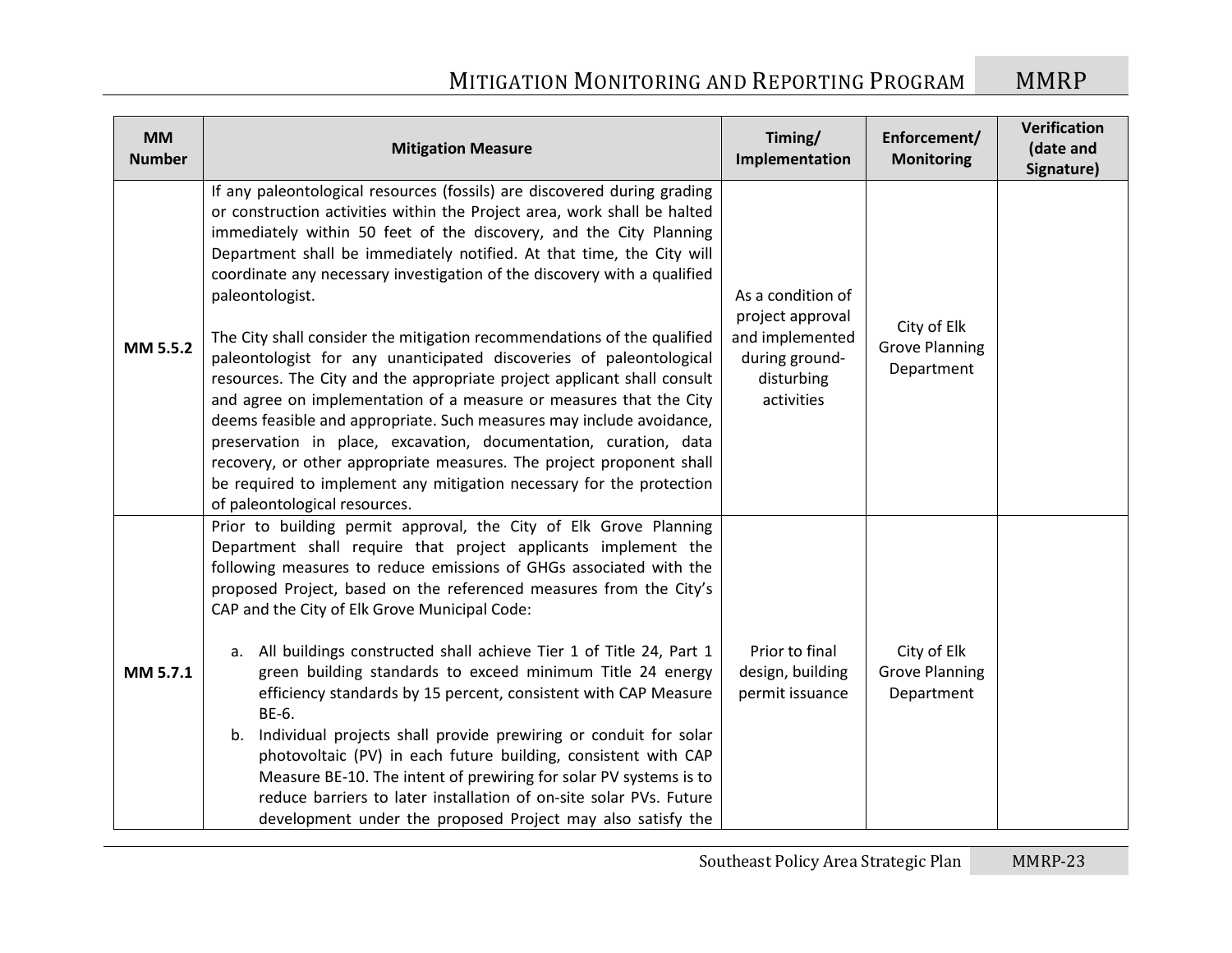| <b>MM</b><br><b>Number</b> | <b>Mitigation Measure</b>                                                                                                                                                                                                                                                                                                                                                                                                                                                                                                                                                                                                                                                                                                                                                                                                                                                                                                                                                                                                                                                                                                                                                                                                                                                                                                                                                                                                                                                                                                                                                                                                                                                           | Timing/<br>Implementation | Enforcement/<br><b>Monitoring</b> | Verification<br>(date and<br>Signature) |
|----------------------------|-------------------------------------------------------------------------------------------------------------------------------------------------------------------------------------------------------------------------------------------------------------------------------------------------------------------------------------------------------------------------------------------------------------------------------------------------------------------------------------------------------------------------------------------------------------------------------------------------------------------------------------------------------------------------------------------------------------------------------------------------------------------------------------------------------------------------------------------------------------------------------------------------------------------------------------------------------------------------------------------------------------------------------------------------------------------------------------------------------------------------------------------------------------------------------------------------------------------------------------------------------------------------------------------------------------------------------------------------------------------------------------------------------------------------------------------------------------------------------------------------------------------------------------------------------------------------------------------------------------------------------------------------------------------------------------|---------------------------|-----------------------------------|-----------------------------------------|
|                            | intent of this mitigation by installing on-site solar PV systems.<br>c. Future nonresidential land uses under the Project shall provide<br>interior and exterior storage areas for recyclables and green<br>waste and adequate recycling containers located in public areas,<br>consistent with CAP Measure RC-1. Composting of a limited<br>amount of food waste that may be generated as a byproduct of<br>on-site food preparation shall be completed by agreement with a<br>waste hauler. Cooking oils shall be directed off-site for reuse.<br>d. All parking lots for future shopping centers or office<br>developments constructed as part of the proposed Project shall<br>include designated carpool parking spaces near store entries,<br>implementing CAP Measure TACM-3.<br>e. Future development under the Project shall provide bicycle<br>parking at a ratio of 1 bicycle parking space per 20 vehicle<br>parking spaces, consistent with CAP Measure TACM-5. Provision<br>of additional bicycle support facilities such as lockers and shower<br>facilities, consistent with voluntary CAP Measure TACM-5, may<br>qualify the applicant for eligibility to request a reduction in the<br>minimum number of parking spaces required, pursuant to Elk<br>Grove Municipal Code Sections 23.58.060 and 23.16.037.<br>During the design review process, future development applicants<br>f.<br>shall demonstrate compliance with CAP Measure TACM-5 by<br>showing an analysis of office and mixed-use building connections<br>and orientation to pedestrian paths, bicycle paths, and existing<br>transit stops within a half mile of the Project site. As feasible, all |                           |                                   |                                         |
|                            | such Project components shall orient development toward an<br>existing transit, bicycle, or pedestrian corridor with minimum<br>setbacks, or support equivalent pedestrian, bicycle, or<br>alternative transportation through other methods.<br>Future development under the proposed Project shall minimize<br>g.<br>setbacks from the street, provide pedestrian pathways, and use                                                                                                                                                                                                                                                                                                                                                                                                                                                                                                                                                                                                                                                                                                                                                                                                                                                                                                                                                                                                                                                                                                                                                                                                                                                                                                |                           |                                   |                                         |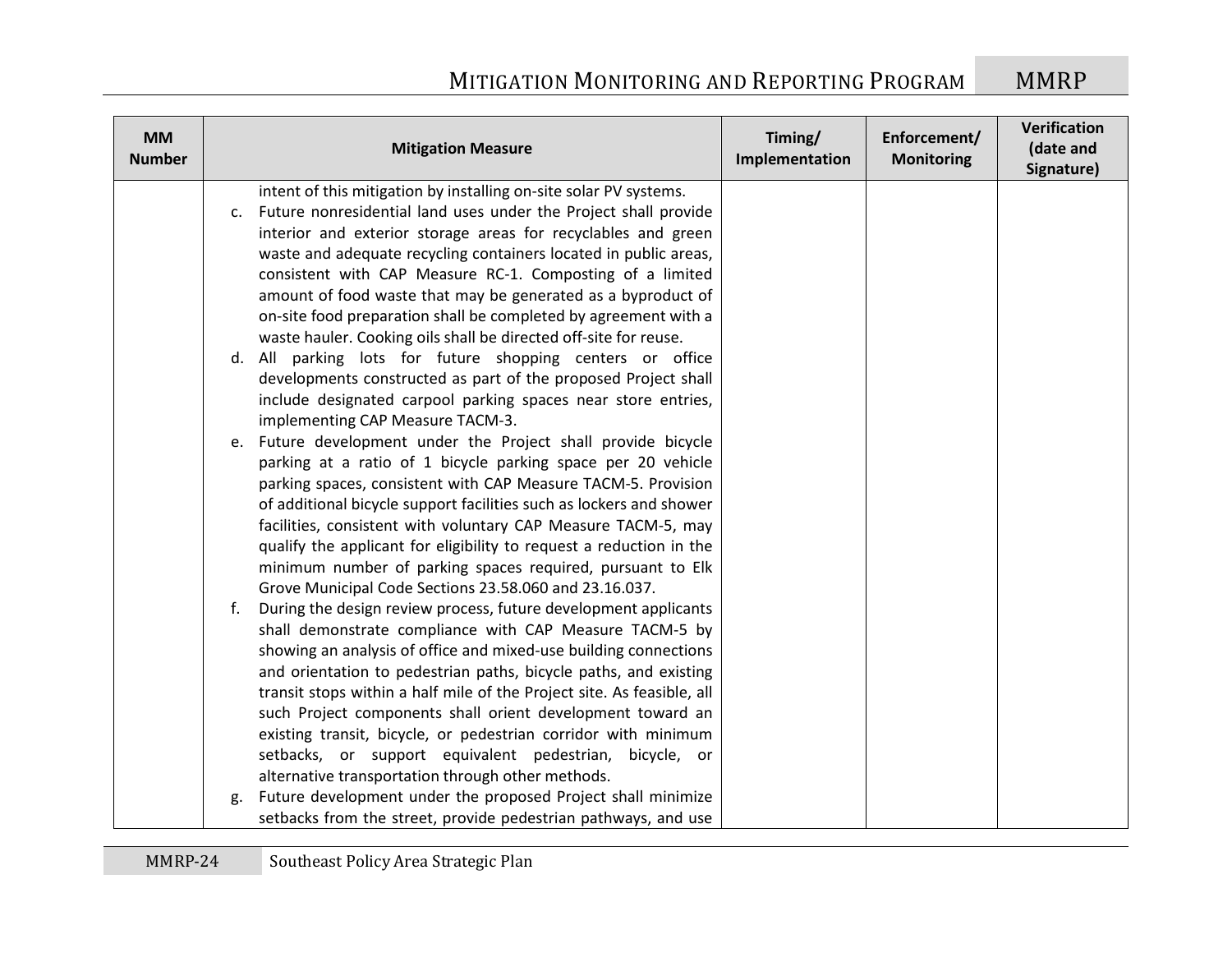| <b>MM</b><br><b>Number</b>      | <b>Mitigation Measure</b>                                                                                                                                                                                                                                                                                                                                                                                                                                                                                                                                                                                                                                                    | Timing/<br>Implementation                                            | Enforcement/<br><b>Monitoring</b>                                                                                        | Verification<br>(date and<br>Signature) |
|---------------------------------|------------------------------------------------------------------------------------------------------------------------------------------------------------------------------------------------------------------------------------------------------------------------------------------------------------------------------------------------------------------------------------------------------------------------------------------------------------------------------------------------------------------------------------------------------------------------------------------------------------------------------------------------------------------------------|----------------------------------------------------------------------|--------------------------------------------------------------------------------------------------------------------------|-----------------------------------------|
|                                 | design features for entrances and parking lots to encourage<br>pedestrian access and safety between transit facilities,<br>consistent with CAP Measure TACM-5.<br>h. Indoor water conservation measures shall be incorporated, such<br>as use of low-flow toilets, urinals, and faucets.                                                                                                                                                                                                                                                                                                                                                                                     |                                                                      |                                                                                                                          |                                         |
|                                 | Future development under the Project shall ensure that low-water-use<br>landscaping (i.e., drought-tolerant plants and drip irrigation) is installed. At<br>least 75 percent of all landscaping plants shall be drought-tolerant as<br>determined by a licensed landscape architect or contractor and in<br>conformance with Chapters 14.10 and 23.54 of the Elk Grove Municipal<br>Code.                                                                                                                                                                                                                                                                                    |                                                                      |                                                                                                                          |                                         |
| <b>MM</b><br>5.8.3a             | Prior to approval of improvement plans and/or a grading permit for<br>properties within the Project area that have not already been evaluated<br>for the potential for the presence of hazardous materials and hazardous<br>conditions, Phase I ESAs shall be prepared by a qualified professional.<br>Each subsequent Phase I ESA shall assess the potential for hazards and<br>recommend measures for cleaning up hazards, if present. Future<br>project applicants shall implement all measures as recommended in the<br>Phase I ESA to the satisfaction of the City Development Services<br>Department and the Sacramento County Environmental Management<br>Department. | Prior to approval<br>of improvement<br>plans and/or<br>grading plans | City of Elk<br><b>Grove Planning</b><br>Department;<br>Sacramento<br>County<br>Environmental<br>Management<br>Department |                                         |
| <b>MM</b><br>5.8.3 <sub>b</sub> | With each improvement plan and/or grading plan application, the<br>Project applicant shall include a detailed assessment of soil<br>contamination associated with previous herbicide/pesticide use on the<br>site. Soil sampling shall be conducted within the areas of potential<br>herbicide/pesticide contamination. If substances are detected at<br>concentrations that could pose a health hazard and/or violate local,<br>State, or federal health standards, remediation of the affected areas<br>shall be undertaken in accordance with the requirements of the City of<br>Elk Grove and the Sacramento County Environmental Management                             | Prior to approval<br>of improvement<br>plans and/or<br>grading plans | City of Elk<br><b>Grove Planning</b><br>Department;<br>Sacramento<br>County<br>Environmental<br>Management<br>Department |                                         |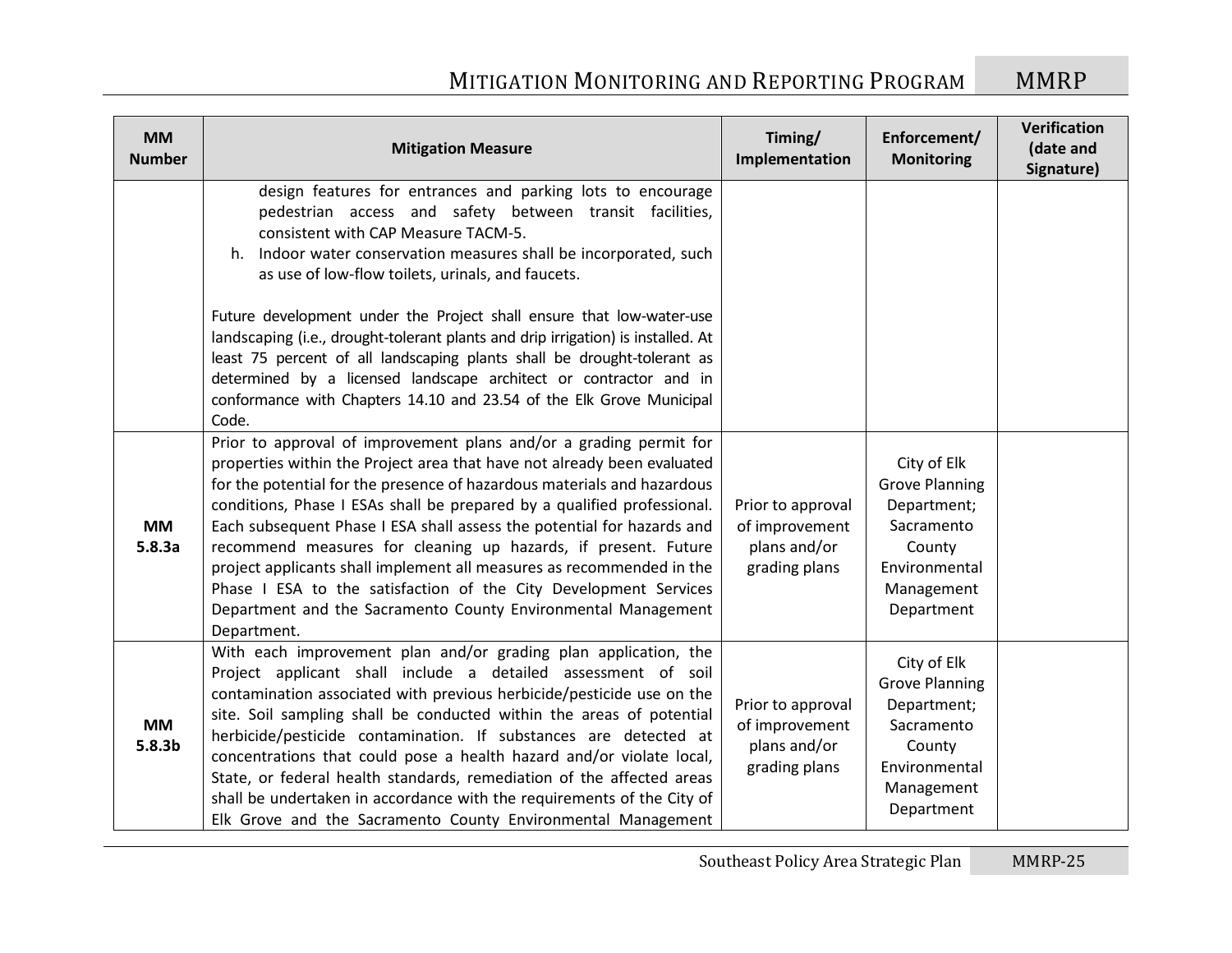| <b>MM</b><br><b>Number</b> | <b>Mitigation Measure</b>                                                                                                                                                                                                                                                                                                                                                                                                                                                                                                                                                                                                                                                                                                                                                                                                                                                                                                                                           | Timing/<br>Implementation                                                                            | Enforcement/<br><b>Monitoring</b>                                                                                                 | Verification<br>(date and<br>Signature) |
|----------------------------|---------------------------------------------------------------------------------------------------------------------------------------------------------------------------------------------------------------------------------------------------------------------------------------------------------------------------------------------------------------------------------------------------------------------------------------------------------------------------------------------------------------------------------------------------------------------------------------------------------------------------------------------------------------------------------------------------------------------------------------------------------------------------------------------------------------------------------------------------------------------------------------------------------------------------------------------------------------------|------------------------------------------------------------------------------------------------------|-----------------------------------------------------------------------------------------------------------------------------------|-----------------------------------------|
|                            | Department. Development of the site shall not commence until the site<br>is deemed remediated and clear for development by the City in<br>consultation with the Sacramento County Environmental Management<br>Department.                                                                                                                                                                                                                                                                                                                                                                                                                                                                                                                                                                                                                                                                                                                                           |                                                                                                      |                                                                                                                                   |                                         |
| <b>MM</b><br>5.8.3c        | Prior to the issuance of demolition permits for existing onsite structures<br>constructed prior to 1979, asbestos material sampling shall be<br>conducted to determine if asbestos containing building materials are<br>present. Any identified asbestos containing building materials present<br>in each of the structures to be dismantled shall be removed under<br>acceptable engineering methods and work practices by a licensed<br>asbestos abatement contractor prior to removal. These practices<br>include, but are not limited to: containment of the area by plastic,<br>negative air filtration, wet removal techniques, and personal respiratory<br>protection and decontamination. The process shall be designed and<br>monitored by a California Certified Asbestos Consultant. The abatement<br>and monitoring plan shall be developed and submitted for review and<br>approval by the Sacramento Metropolitan Air Quality Management<br>District. | Prior to the<br>issuance of<br>demolition<br>permits                                                 | City of Elk<br><b>Grove Planning</b><br>Department;<br>Sacramento<br>Metropolitan<br>Air Quality<br>Management<br><b>District</b> |                                         |
| <b>MM</b><br>5.8.3d        | Prior to the issuance of demolition permits for existing onsite structures<br>that were constructed prior to 1970, all loose and peeling paint shall be<br>removed and disposed of by a licensed and certified lead paint removal<br>contractor, in accordance with local, State, and federal regulations. The<br>demolition contractor shall be informed that all paint on the buildings<br>shall be considered as containing lead. The contractor shall take<br>precautions in accordance with local, state, and federal regulations to<br>protect his/her workers, the surrounding community, and to dispose of<br>construction waste containing lead paint.                                                                                                                                                                                                                                                                                                     | Prior to the<br>issuance of<br>demolition<br>permits and<br>included in<br>construction<br>contracts | City of Elk<br><b>Grove Planning</b><br>Department                                                                                |                                         |
| <b>MM</b><br>5.8.3e        | Prior to approval of improvement plans and/or a grading permit for<br>development of properties that formerly contained, or currently<br>contain, dairy operations or debris piles, the Project applicant shall<br>retain a qualified environmental consultant to prepare a Phase 2                                                                                                                                                                                                                                                                                                                                                                                                                                                                                                                                                                                                                                                                                 | Prior to approval<br>of improvement<br>plans and/or<br>grading plans                                 | City of Elk<br><b>Grove Planning</b><br>Department;<br>Sacramento                                                                 |                                         |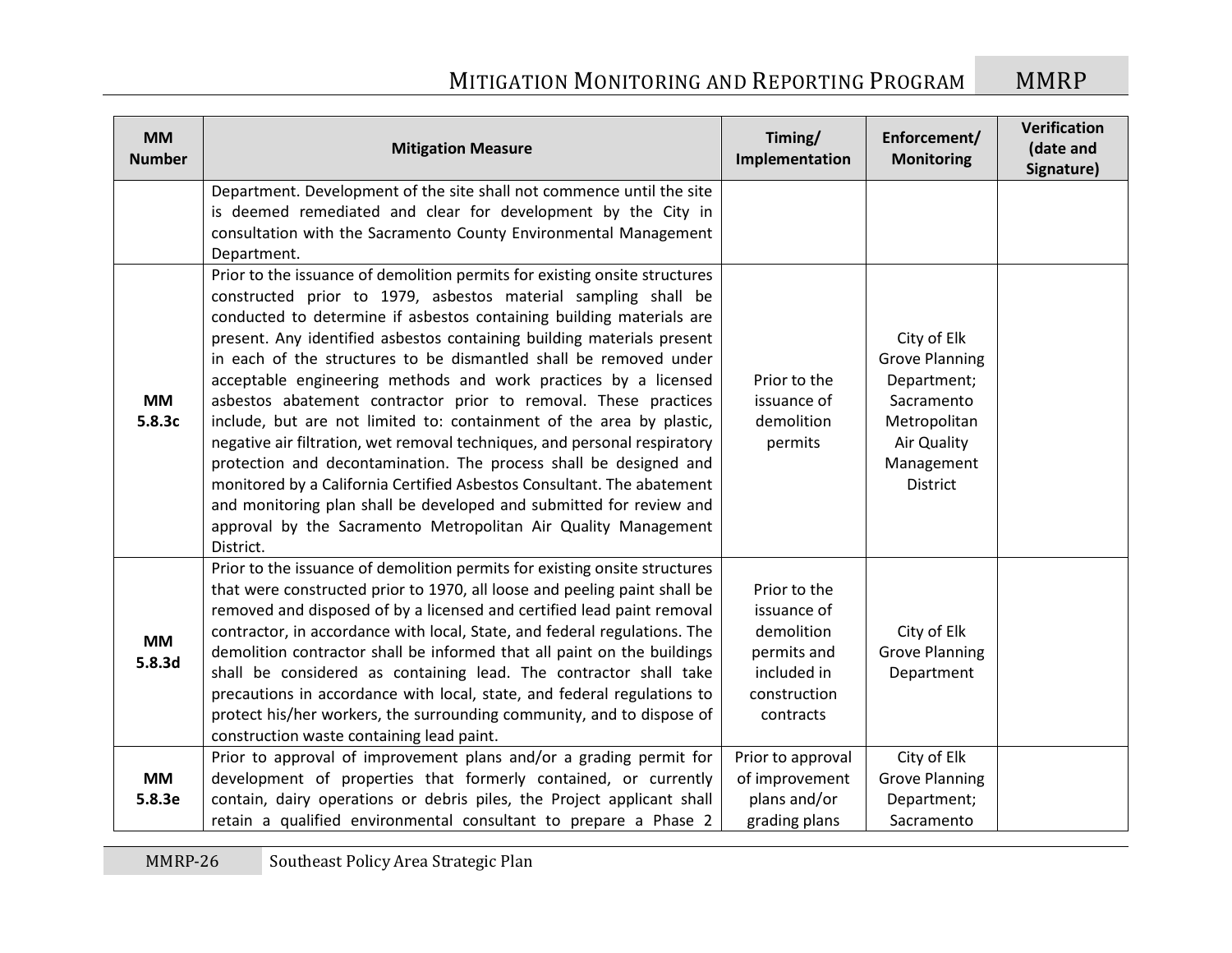| <b>MM</b><br><b>Number</b> | <b>Mitigation Measure</b>                                                                                                                                                                                                                                                                                                                                                                                                                                                                                                                                                                                             | Timing/<br>Implementation                                            | Enforcement/<br><b>Monitoring</b>                           | Verification<br>(date and<br>Signature) |
|----------------------------|-----------------------------------------------------------------------------------------------------------------------------------------------------------------------------------------------------------------------------------------------------------------------------------------------------------------------------------------------------------------------------------------------------------------------------------------------------------------------------------------------------------------------------------------------------------------------------------------------------------------------|----------------------------------------------------------------------|-------------------------------------------------------------|-----------------------------------------|
|                            | environmental site assessment (ESA). The Phase 2 ESA shall incorporate<br>soil testing to determine if past dairy operations or the presence of<br>debris piles resulted in soil and/or groundwater contamination. If the<br>Phase 2 ESA determines that the property does not contain soil and/or<br>groundwater contamination, cleanup of the dairy operations and debris<br>piles may proceed in accordance with the requirements of the<br>Sacramento County Environmental Management Department.<br>Hazardous materials and wastes shall be disposed of at appropriate<br>hazardous waste acceptance facilities. |                                                                      | County<br>Environmental<br>Management<br>Department         |                                         |
|                            | In the event that the Phase 2 ESA determines that past dairy operations<br>and/or debris piles have resulted in soil and/or groundwater<br>contamination, the environmental consultant preparing the Phase 2<br>ESA shall provide a detailed work plan for clean up and remediation. All<br>remediation work shall be done to the cleanup standards for the<br>particular land use being proposed on the subject property.<br>Remediation shall be completed to the satisfaction of the Sacramento<br>County Environmental Management Department.                                                                     |                                                                      |                                                             |                                         |
| <b>MM</b><br>5.8.3f        | Prior to approval of improvement plans and/or a grading permit for<br>development of properties that contain transformers, the City Planning<br>Department shall consult with SMUD, which owns and operates the<br>transformers, to determine whether onsite transformers are to be<br>abandoned, moved, upgraded, etc. Together, the City Planning<br>Department and SMUD shall develop a plan for dealing with all of the<br>transformers located within the Project area. Future actions associated<br>with the transformers may be implemented as individual development<br>Projects are proposed.                | Prior to approval<br>of improvement<br>plans and/or<br>grading plans | City of Elk<br><b>Grove Planning</b><br>Department;<br>SMUD |                                         |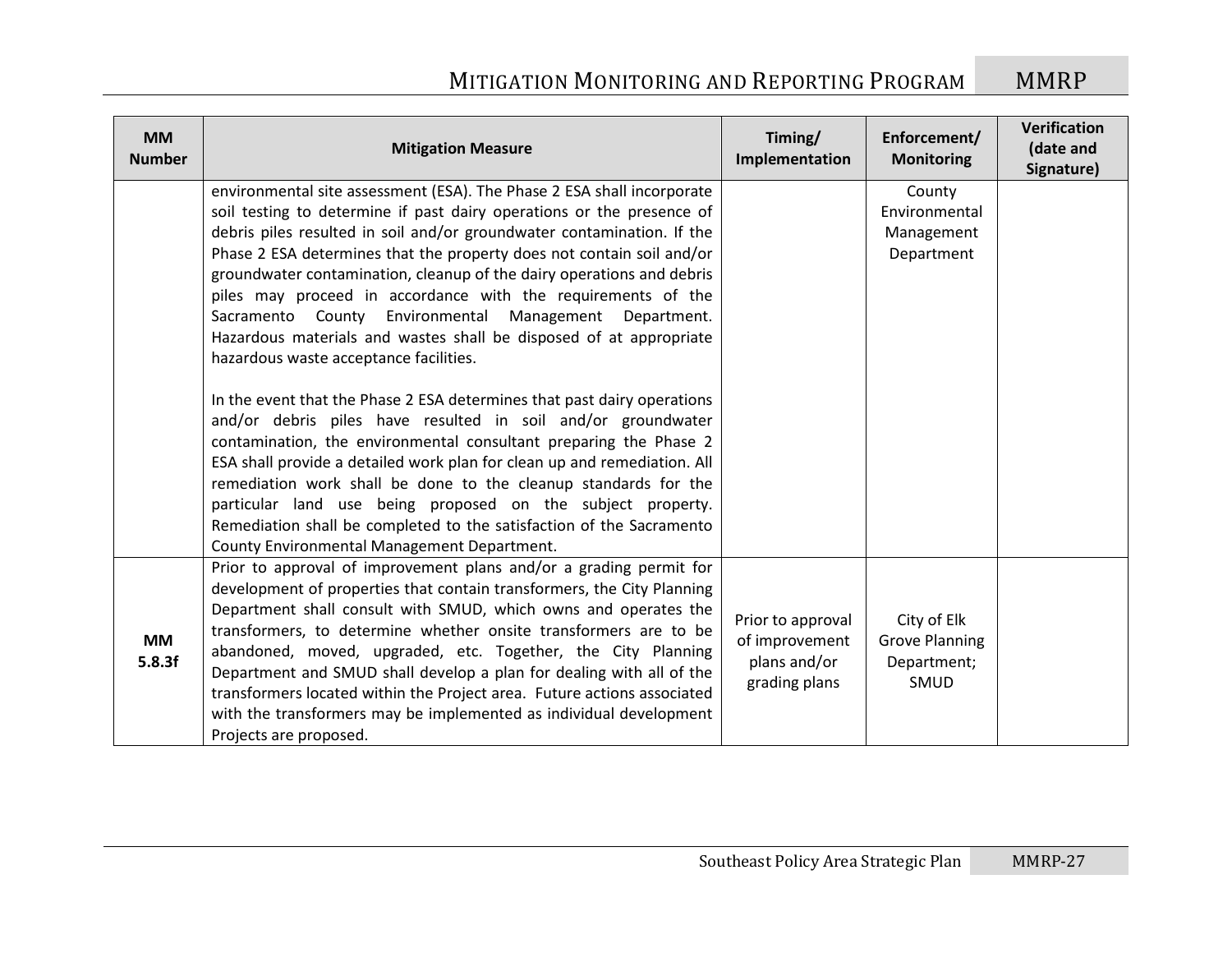| <b>MM</b><br><b>Number</b>      | <b>Mitigation Measure</b>                                                                                                                                                                                                                                                                                                                                                                                                                                                                                                                                                                                                                                                                                                                                                                                                                                                                                                                                                                                                                                                                                            | Timing/<br>Implementation                                                                                             | Enforcement/<br><b>Monitoring</b>                         | Verification<br>(date and<br>Signature) |
|---------------------------------|----------------------------------------------------------------------------------------------------------------------------------------------------------------------------------------------------------------------------------------------------------------------------------------------------------------------------------------------------------------------------------------------------------------------------------------------------------------------------------------------------------------------------------------------------------------------------------------------------------------------------------------------------------------------------------------------------------------------------------------------------------------------------------------------------------------------------------------------------------------------------------------------------------------------------------------------------------------------------------------------------------------------------------------------------------------------------------------------------------------------|-----------------------------------------------------------------------------------------------------------------------|-----------------------------------------------------------|-----------------------------------------|
| <b>MM</b><br>5.9.2a             | New development applications within the Project area shall be<br>accompanied by site-specific drainage reports consistent with the<br>Southeast Policy Area Drainage Study. The project drainage reports<br>shall be reviewed and approved by the Public Works Department prior<br>to improvement plan approval for new development. The project<br>drainage report shall include, at a minimum, written text addressing<br>existing conditions, the effects of project improvements, all appropriate<br>calculations, a watershed map, potential increases in downstream flows<br>and volumes, proposed on-site improvements, and drainage<br>easements, if necessary, to accommodate flows from the site. The site-<br>specific drainage plans shall ensure that peak flows from developed<br>areas do not exceed pre-development conditions. Temporary or interim<br>improvements may be allowed provided the Public Works Department<br>has determined such temporary or interim improvements do not<br>impede development of the drainage master plan contained in the<br>Southeast Policy Area Drainage Study. | Prior to<br>improvement<br>plan approval                                                                              | City of Elk<br>Grove Public<br>Works<br>Department        |                                         |
| <b>MM</b><br>5.9.2 <sub>b</sub> | Grading plans for individual development projects in the Project area<br>shall be designed in such a way to direct all overland flow into proposed<br>on-site detention basins. If this is not feasible, separate stormwater<br>quality treatment facilities shall be constructed and a detailed drainage<br>study shall be completed which demonstrates that the overall flood<br>control and hydromodification goals for the watershed, contained in<br>the City's SDMP, are still met.                                                                                                                                                                                                                                                                                                                                                                                                                                                                                                                                                                                                                            | As a condition of<br>Project approval<br>and implemented<br>during review of<br>individual<br>development<br>projects | City of Elk<br><b>Grove Public</b><br>Works<br>Department |                                         |
| <b>MM</b><br>5.10.1             | The following mitigation measures shall be implemented and specified<br>on all project implementation plans:<br>a. Construction activities (excluding emergency work and activities<br>that would result in a safety concern to the public or<br>construction workers) shall be limited to between the hours of<br>7:00 a.m. and 7:00 p.m. Construction activities shall be<br>prohibited on Sundays and federal holidays.                                                                                                                                                                                                                                                                                                                                                                                                                                                                                                                                                                                                                                                                                           | Prior to and<br>during<br>construction                                                                                | City of Elk<br><b>Grove Planning</b><br>Department        |                                         |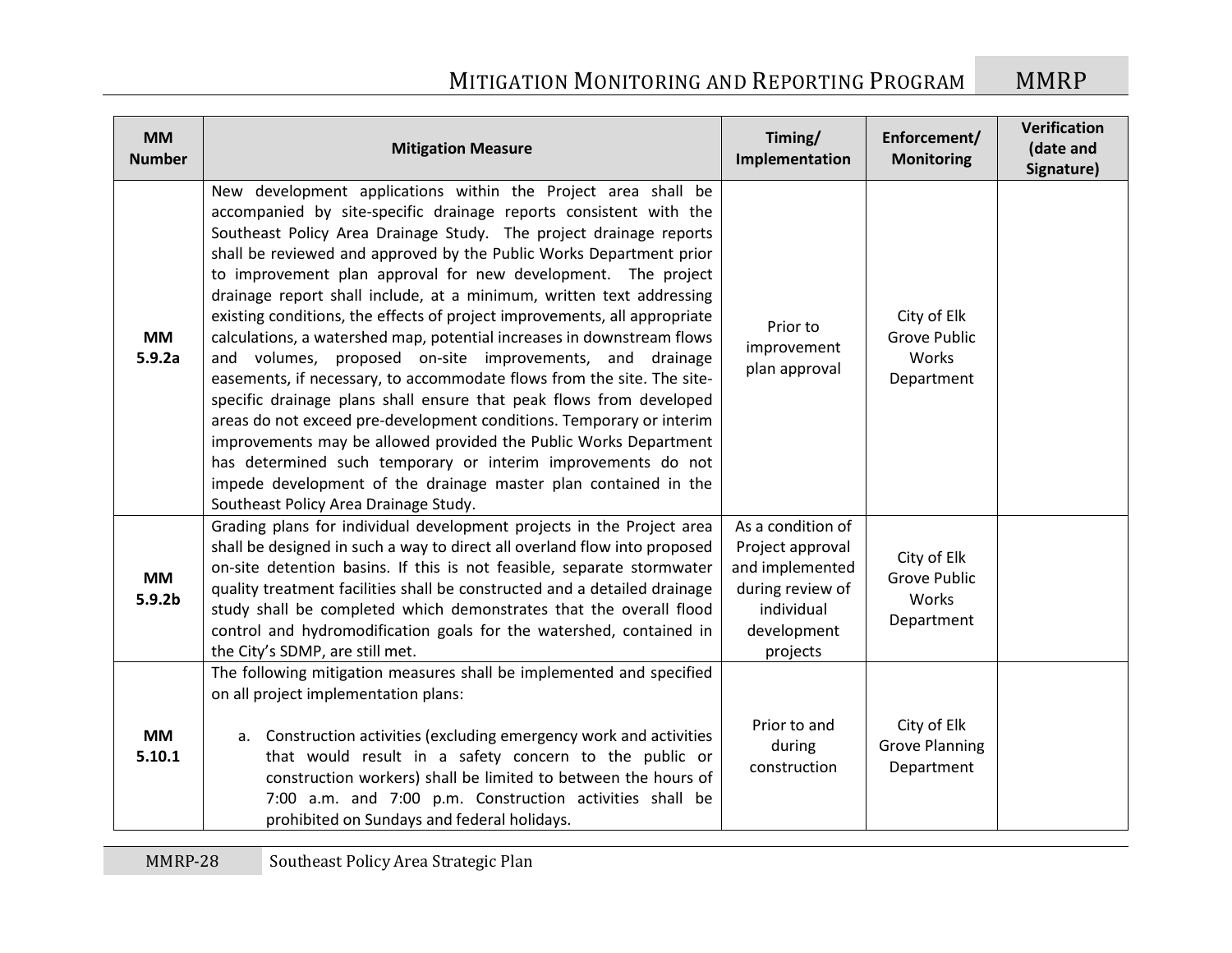| <b>MM</b><br><b>Number</b> | <b>Mitigation Measure</b>                                                                                                                                                                                                                                                                                                                                                                                                                                                                                                                                                                                                                                                                                                                                                                                                                                                                                                                                                                                               | Timing/<br>Implementation                          | Enforcement/<br><b>Monitoring</b>                  | Verification<br>(date and<br>Signature) |
|----------------------------|-------------------------------------------------------------------------------------------------------------------------------------------------------------------------------------------------------------------------------------------------------------------------------------------------------------------------------------------------------------------------------------------------------------------------------------------------------------------------------------------------------------------------------------------------------------------------------------------------------------------------------------------------------------------------------------------------------------------------------------------------------------------------------------------------------------------------------------------------------------------------------------------------------------------------------------------------------------------------------------------------------------------------|----------------------------------------------------|----------------------------------------------------|-----------------------------------------|
|                            | b. Construction equipment shall be properly maintained and<br>equipped with noise-reduction intake and exhaust mufflers and<br>shrouds, in accordance with manufacturers' recommendations.<br>c. Construction equipment staging areas shall be centrally located<br>on the Project site or located at the farthest distance possible<br>from nearby residential land uses.<br>d. All motorized construction equipment and vehicles shall be<br>turned off when not in use.<br>To the extent practical, alternative construction processes that<br>generate lower noise levels should be selected. Examples include the<br>use of drilled piles as opposed to impact piles, and the use of electrified<br>equipment as opposed to combustion engines.                                                                                                                                                                                                                                                                    |                                                    |                                                    |                                         |
| <b>MM</b><br>5.10.3        | The City shall require acoustical assessments to be prepared as part of<br>the environmental review process for future land use development<br>projects. The acoustical assessments shall evaluate potential<br>environmental noise impacts attributable to the proposed Project, as<br>well as the compatibility of proposed land uses in comparison to<br>applicable City noise standards. Where the acoustical analysis<br>determines that noise levels would exceed applicable City noise<br>standards, noise reduction measures shall be identified and included in<br>the Project. Such measures may include, but are not limited to, the<br>incorporation of setbacks, sound barriers, berms, hourly limitations, or<br>equipment enclosures. The emphasis of such measures shall be placed<br>on site planning and Project design. The acoustical analysis shall be<br>prepared in accordance with City requirements, as noted in the City's<br>General Plan, Table NO-B, Requirements for Acoustical Analysis. | Prior to<br>construction                           | City of Elk<br><b>Grove Planning</b><br>Department |                                         |
| <b>MM</b><br>5.10.4        | A vibration impact assessment shall be prepared for construction<br>projects that would involve the use of major vibration-generating<br>equipment (e.g., pile drivers, vibratory rollers) that could generate<br>groundborne vibration levels in excess of 0.2 in/sec ppv at nearby                                                                                                                                                                                                                                                                                                                                                                                                                                                                                                                                                                                                                                                                                                                                    | Prior to/during<br>environmental<br>review process | City of Elk<br><b>Grove Planning</b><br>Department |                                         |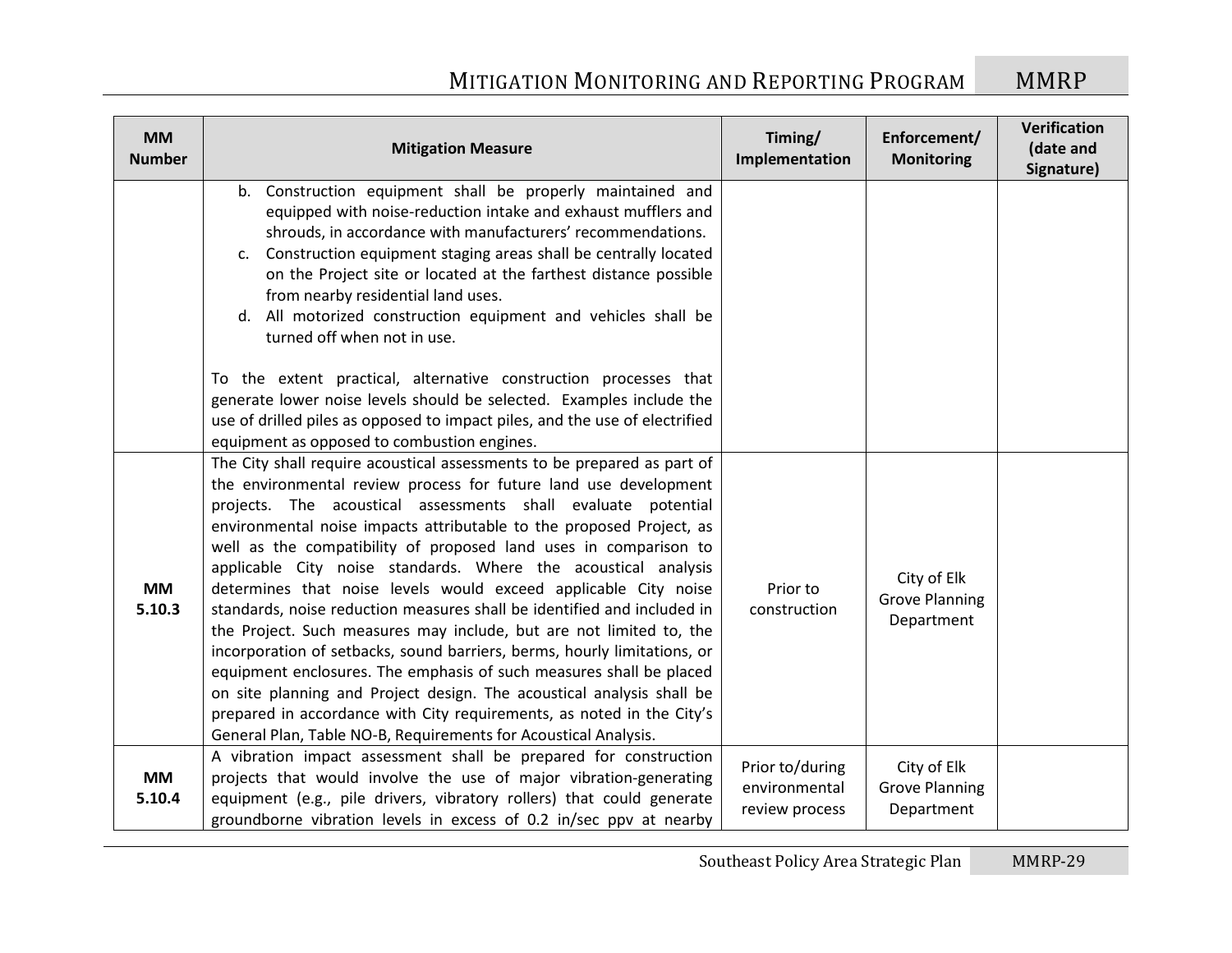| <b>MM</b><br><b>Number</b>       | <b>Mitigation Measure</b>                                                                                                                                                                                                                                                                                                                                                                                                                                                                                                                                                                                                                                                                                                                                                                                                                                                                                                                                                                                                                                                                                   | Timing/<br>Implementation                                     | Enforcement/<br><b>Monitoring</b>                  | Verification<br>(date and<br>Signature) |
|----------------------------------|-------------------------------------------------------------------------------------------------------------------------------------------------------------------------------------------------------------------------------------------------------------------------------------------------------------------------------------------------------------------------------------------------------------------------------------------------------------------------------------------------------------------------------------------------------------------------------------------------------------------------------------------------------------------------------------------------------------------------------------------------------------------------------------------------------------------------------------------------------------------------------------------------------------------------------------------------------------------------------------------------------------------------------------------------------------------------------------------------------------|---------------------------------------------------------------|----------------------------------------------------|-----------------------------------------|
|                                  | structures (refer to Table 5.10-12 for distances to the projected 0.2<br>in/sec ppv contours). Measures to reduce ground vibration levels shall<br>be identified for potentially significant impacts. Such measures may<br>include, but are not limited to, changes in site design and/or use of<br>alternative construction techniques (e.g., sonic or drilled piles).<br>A vibration impact assessment shall be prepared for the development<br>of on-site transit facilities, as well as planned land uses that could be<br>exposed to high levels of transit-generated ground vibration levels<br>(refer to Table 5.10-13 for distances to potentially significant transit-<br>related vibration contours). Vibration-reduction measures shall be<br>identified for groundborne vibration levels in excess of 0.2 in/sec ppv at<br>nearby structures. Such measures may include, but are not limited to,<br>incorporation of building setbacks, and improvements to LRT track,<br>including the use of track ballast mats, high-resilience fasteners, welded<br>track, and/or a floating slab trackbed. |                                                               |                                                    |                                         |
| <b>MM</b><br>5.13.1a             | The City shall establish an analysis and tracking mechanism to<br>determine when the roadway improvements identified in this EIR are<br>triggered                                                                                                                                                                                                                                                                                                                                                                                                                                                                                                                                                                                                                                                                                                                                                                                                                                                                                                                                                           | Prior to approval<br>of subsequent<br>development<br>projects | City of Elk<br>Grove Public<br>Works<br>Department |                                         |
| <b>MM</b><br>5.13.1 <sub>b</sub> | The City shall require that the following roadway improvements are<br>completed either (1) as the need for the improvement is triggered by<br>subsequent development projects or (2) as City CIP projects funded on<br>a fair share basis by subsequent development projects.<br>A) Optimize and coordinate traffic signal timings along Elk Grove<br>Boulevard and at the following intersections as described in the<br>improvement section below:<br>Elk<br>Boulevard/Laguna<br>Grove<br><b>Springs</b><br><b>Drive</b><br>$\bullet$<br>(Improvement 1)<br>Elk Grove<br>Boulevard/SR<br>Southbound<br>99<br>Ramps<br>$\bullet$<br>(Improvement 1)<br>Whitelock Parkway/West Stockton Boulevard (Improvement                                                                                                                                                                                                                                                                                                                                                                                              | Prior to approval<br>of subsequent<br>development<br>projects | City of Elk<br>Grove Public<br>Works<br>Department |                                         |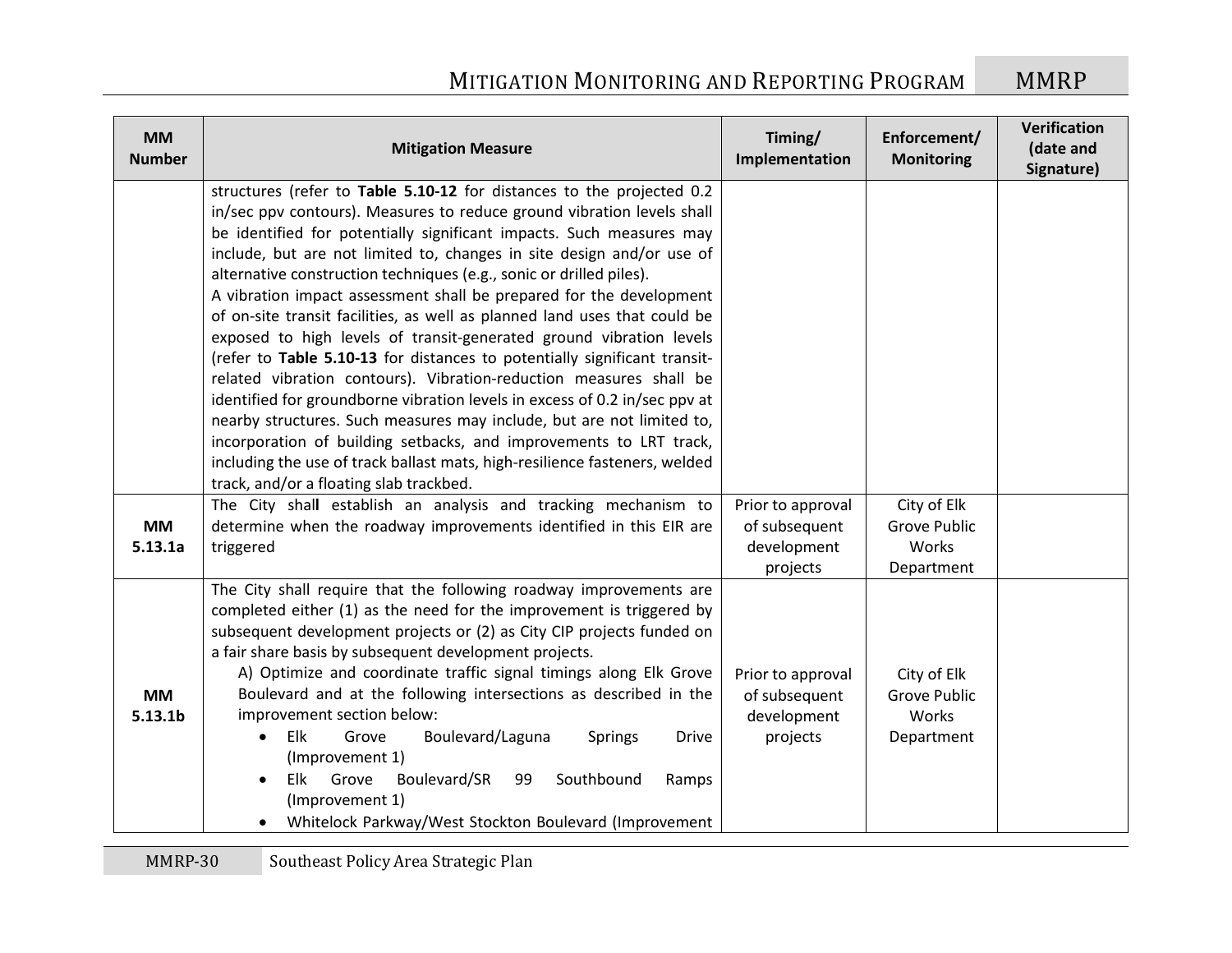| <b>MM</b><br><b>Number</b> | <b>Mitigation Measure</b>                                                                                                                                                                                                                                                                                                                                                                                                                                                                                                                                                                                                                       | Timing/<br>Implementation | Enforcement/<br><b>Monitoring</b> | Verification<br>(date and<br>Signature) |
|----------------------------|-------------------------------------------------------------------------------------------------------------------------------------------------------------------------------------------------------------------------------------------------------------------------------------------------------------------------------------------------------------------------------------------------------------------------------------------------------------------------------------------------------------------------------------------------------------------------------------------------------------------------------------------------|---------------------------|-----------------------------------|-----------------------------------------|
|                            | 2)<br>Bruceville Road/Bilby Road (Improvement 3)<br>٠<br>Bilby Road/Franklin Boulevard (Improvement 4)<br>$\bullet$<br>Willard Parkway/Bilby Road (North) (Improvement 5)<br>$\bullet$<br>Kammerer Road/Bruceville Road (Improvement 6)<br>B) Construct improvements to the Bruceville Road/Bilby Road<br>intersection to accommodate the typical City of Elk Grove expanded                                                                                                                                                                                                                                                                    |                           |                                   |                                         |
|                            | intersection for a four-lane arterial.<br>C) Install a traffic signal at the intersection of Bilby Road and<br>Franklin Boulevard. Widen the northbound and southbound<br>approaches to the intersection to provide the following lane<br>configuration:<br>A shared left-turn/through lane and a separate right-turn<br>$\bullet$<br>lane on the northbound approach<br>A separate left-turn lane and shared through/right-turn lane<br>on the southbound approach<br>A shared left/through/right-turn lane on the eastbound and<br>westbound approach.<br><b>OR</b><br>Implement the planned Kammerer Road widening and<br>extension project. |                           |                                   |                                         |
|                            | D) Install a traffic signal and provide the following lane<br>configurations at the Kammerer Road/Bruceville Road intersection:<br>• A shared through/right-turn lane on the northbound<br>approach<br>A shared left/through lane on the southbound approach                                                                                                                                                                                                                                                                                                                                                                                    |                           |                                   |                                         |
| <b>MM</b>                  | A shared left/right-turn lane on westbound approach.<br>The City shall require that the following roadway improvements are                                                                                                                                                                                                                                                                                                                                                                                                                                                                                                                      | Prior to approval         | City of Elk                       |                                         |
|                            |                                                                                                                                                                                                                                                                                                                                                                                                                                                                                                                                                                                                                                                 |                           |                                   |                                         |

Southeast Policy Area Strategic Plan MMRP-31